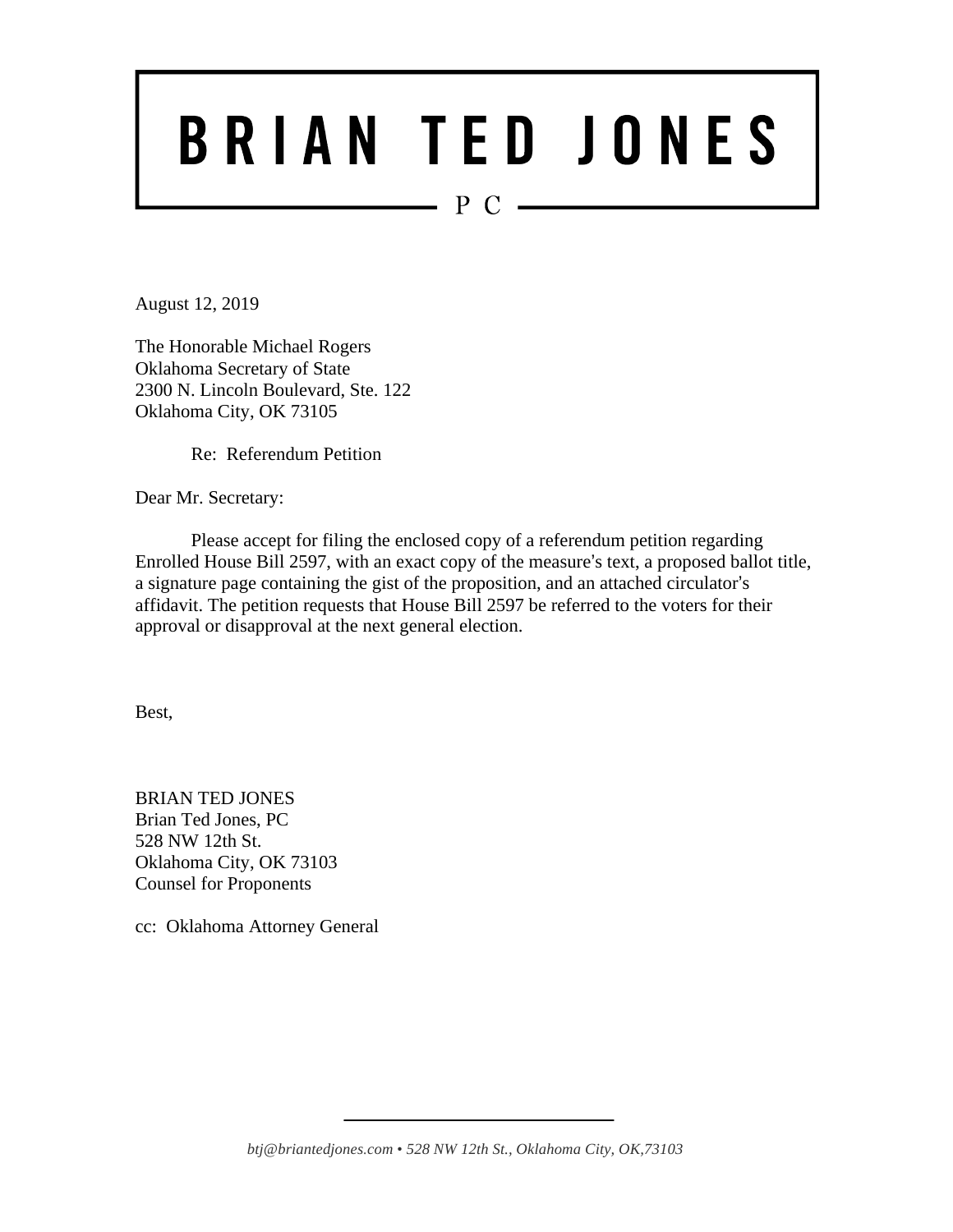State Question No. The Referendum No.

#### **WARNING**

#### **IT IS A FELONY FOR ANYONE TO SIGN AN INITIATIVE OR REFERENDUM PETITION WITH ANY NAME OTHER THAN HIS OWN, OR KNOWINGLY TO SIGN HIS NAME MORE THAN ONCE FOR THE MEASURE, OR TO SIGN SUCH PETITION WHEN HE IS NOT A LEGAL VOTER.**

#### **REFERENDUM**

To the Honorable J. Kevin Stitt, Governor of Oklahoma:

We, the undersigned legal voters of the State of Oklahoma, respectfully order that Enrolled House Bill No. 2597, entitled:

"An Act relating to firearms; amending 21 O.S. 2011, Section 1272, as last amended by Section 1, Chapter 68, O.S.L. 2018 (21 O.S. Supp. 2018, Section 1272), which relates to the unlawful carry of firearms; adding exception to certain prohibited act; amending 21 O.S. 2011, Section 1277, as last amended by Section 1, Chapter 247, O.S.L. 2018 (21 O.S. Supp. 2018, Section 1277), which relates to the unlawful carry of firearms in certain places; expanding scope of crime to include certain persons and certain weapons; updating handgun references; clarifying construing provision related to the possession of firearms on certain property; expanding scope of certain prohibited act on university property; amending 21 O.S. 2011, Section 1283, as last amended by Section 1, Chapter 179, O.S.L. 2014 (21 O.S. Supp. 2018, Section 1283), which relates to penalties for unlawfully carrying firearms by convicted felons and delinquents; making certain act unlawful; providing penalties; amending 21 O.S. 2011, Sections 1289.6, as last amended by Section 1, Chapter 268, O.S.L. 2016, 1289.7, as amended by Section 12, Chapter 259, O.S.L. 2012, 1289.13, as amended by Section 18, Chapter 259, O.S.L. 2012, 1289.13A, as amended by Section 19, Chapter 259, O.S.L. 2012 and 1289.24, as last amended by Section 1, Chapter 241, O.S.L. 2015 (21 O.S. Supp. 2018, Sections 1289.6, 1289.7, 1289.13, 1289.13A and 1289.24), which relate to the Oklahoma Firearms Act of 1971; clarifying manner by which firearms may be lawfully carried; adding condition that allows for firearms to be lawfully carried; deleting certain conditions related to the carrying of unloaded firearms; clarifying manner by which firearms may be transported in motor vehicles; deleting certain definition; making certain acts unlawful; providing penalties; deleting statutory references and references to certain act; clarifying scope of certain prohibited act; modifying statutory reference; expanding scope of certain prohibited act; making issuance of citation discretionary; modifying firearm confiscation requirements; changing statutory reference in state preemption requirements; amending 21 O.S. 2011, Sections 1290.1, 1290.7, as last amended by Section 3, Chapter 366, O.S.L. 2013, 1290.8, as last amended by Section 3, Chapter 68, O.S.L. 2018 and 1290.22, as last amended by Section 1, Chapter 358, O.S.L. 2017 (21 O.S. Supp. 2018, Sections 1290.7, 1290.8 and 1290.22), which relate to the Oklahoma Self-Defense Act; updating statutory references; providing construing provision related to the carrying of handguns or pistols without a handgun license; deleting penalty for certain prohibited act; clarifying firearm notification requirements; making penalty for certain prohibited act discretionary; clarifying scope of certain prohibited act; amending 21 O.S. 2011, Section 1290.24, as last amended by Section 3, Chapter 18, O.S.L. 2016 (21 O.S. Supp. 2018, Section 1290.24), which relates to governmental immunity; modifying conditions for immunity; and providing an effective date.",

passed by the 57th Legislature of the State of Oklahoma, at the first regular session of said legislature, shall be referred to the people of the State for their approval or rejection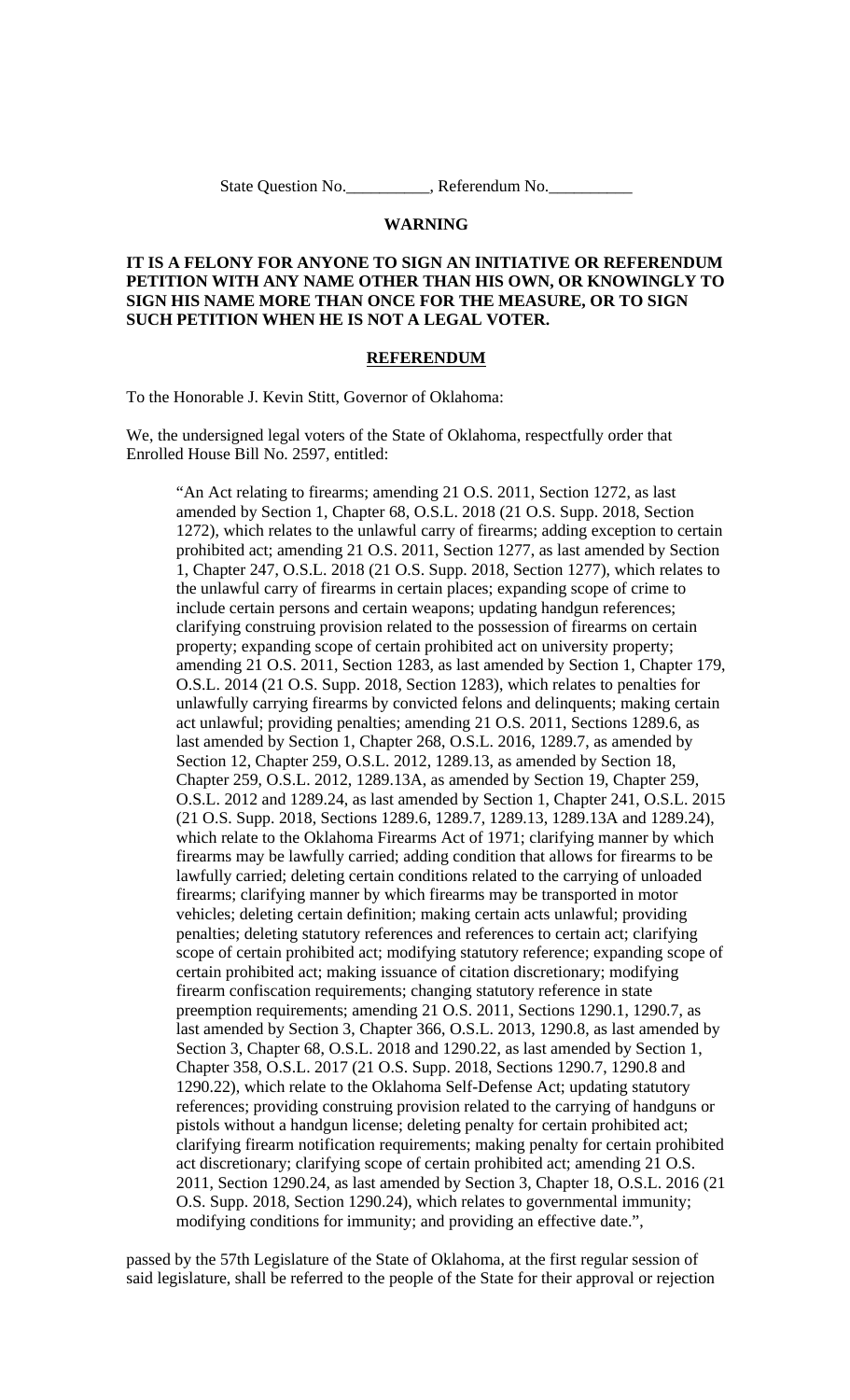at the regular election to be held on the 3rd day of November, 2020, and each for himself says: I have personally signed this petition; I am a legal voter of the State of Oklahoma; my residence or post office are correctly written after my name.

Referendum petitions shall be filed with the Secretary of State not more than ninety (90) days after the final adjournment of the legislature which passed the bill on which the referendum is demanded.

The question we herewith submit to our fellow voters is: Shall the following bill of the legislature be approved? (**Exhibit A, attached)**

Name and Address of Proponents:

Joshua Harris-Till 1127 NW 27th St. Oklahoma City, OK 73106

\_\_\_\_\_\_\_\_\_\_\_\_\_\_\_\_\_\_\_\_\_\_

The Honorable Jason Lowe 25 NW 63rd St. Oklahoma City, OK 73105

\_\_\_\_\_\_\_\_\_\_\_\_\_\_\_\_\_\_\_\_\_\_

Jennifer Birch 10305 Northland Rd. The Village, OK 73120

\_\_\_\_\_\_\_\_\_\_\_\_\_\_\_\_\_\_\_\_\_\_\_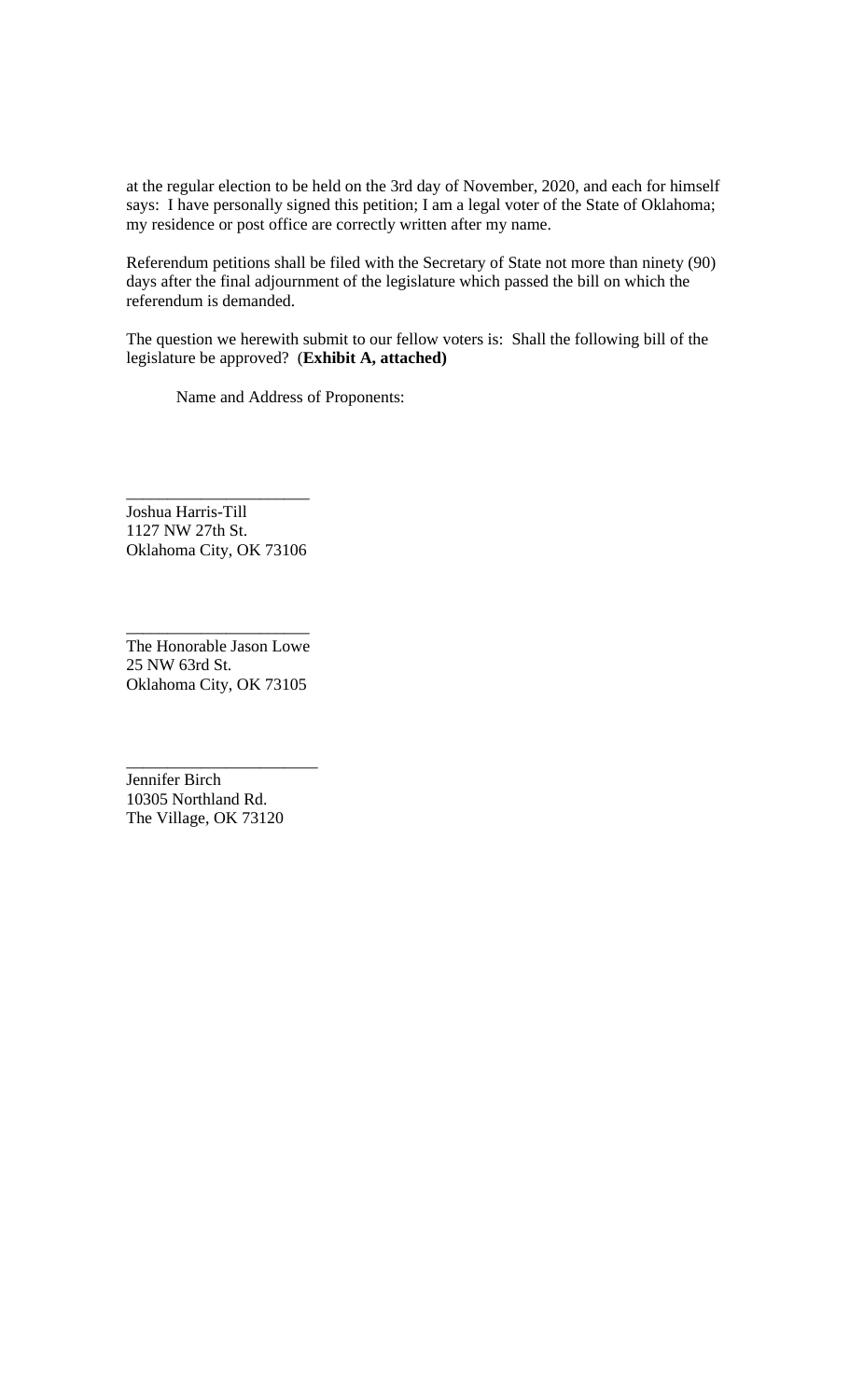#### **EXHIBIT A: ENROLLED HOUSE BILL 2597**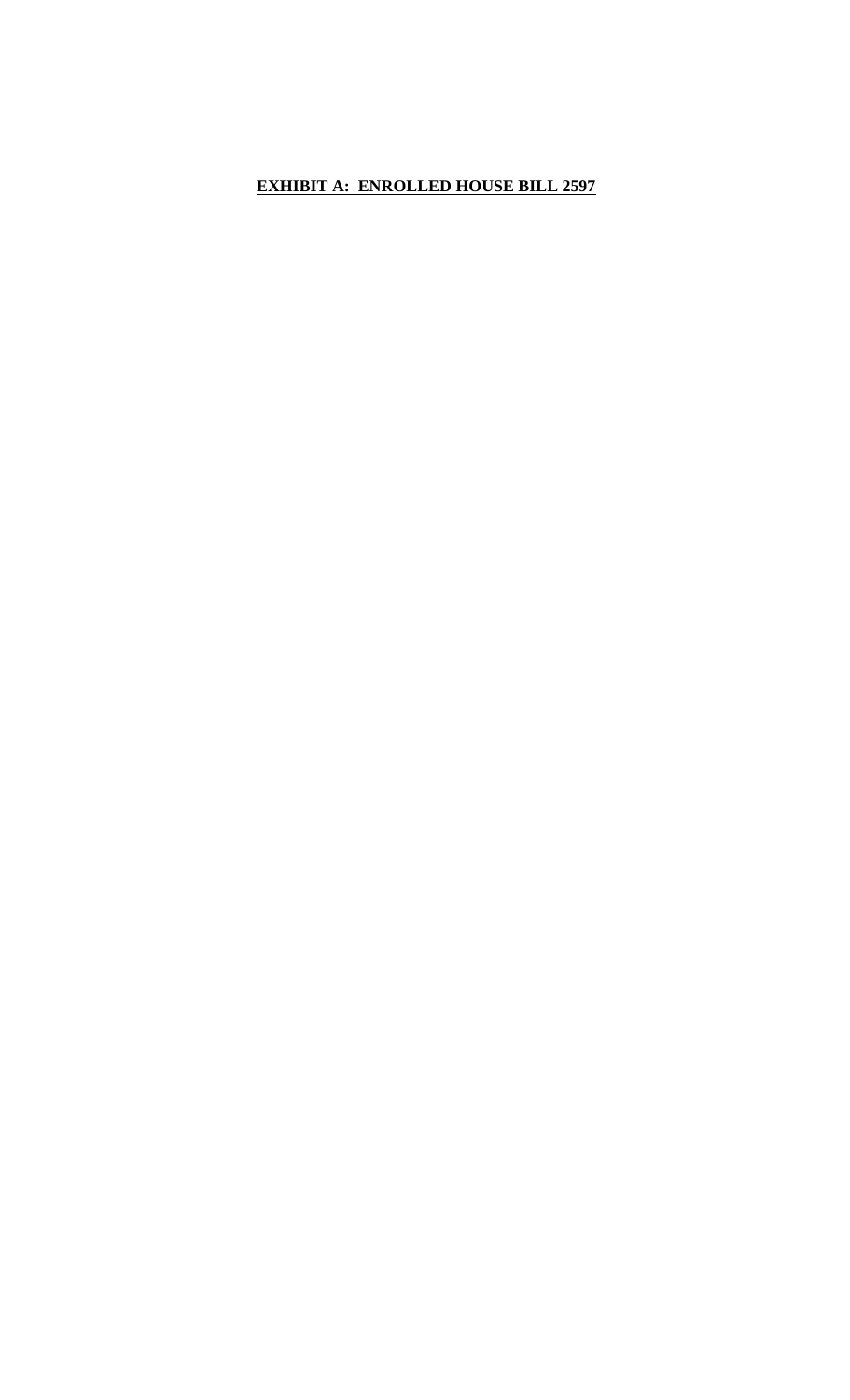# **An Act**

 $\ddot{r}$ 

| ENROLLED HOUSE<br>BILL NO. 2597 | $\mathbf{By:}$ | Echols, Mize, Crosswhite Hader,<br>Townley, McDugle, Roberts (Sean),<br>Olsen, Gann, West (Kevin),<br>Steagall, Moore, Humphrey,<br>McBride, Hasenbeck, Patzkowsky,<br>Cornwell, Hilbert, Davis,<br>Tadlock, Russ, Frix, Lawson,<br>Sims, McCall, O'Donnell, Taylor,<br>Pfeiffer, Sneed and West (Josh)<br>of the House |
|---------------------------------|----------------|-------------------------------------------------------------------------------------------------------------------------------------------------------------------------------------------------------------------------------------------------------------------------------------------------------------------------|
|                                 |                | and<br>David, Dahm, Murdock, Scott,<br>Newhouse, Allen, Treat and Silk<br>of the Senate                                                                                                                                                                                                                                 |

Section 1272, as last amended by Section 1, Chapter 68, O.S.L. 2018 (21 O.S. Supp. 2018, Section 1272), which relates to the unlawful carry of firearms; adding exception to certain prohibited act; amending 21 O.S. 2011, Section 1277, as last amended by Section 1, Chapter 247, O.S.L. 2018 (21 O.S. Supp. 2018, Section 1277), which relates to the unlawful carry of firearms in certain places; expanding scope of crime to include certain persons and certain weapons; updating handgun references; clarifying construing provision related to the possession of firearms on certain property; expanding scope of certain prohibited act on university property; amending 21 O.S. 2011, Section 1283, as last amended by Section 1, Chapter 179, O.S.L. 2014 (21 O.S. Supp. 2018, Section 1283), which relates to penalties for unlawfully carrying firearms by convicted felons and delinquents; making certain act unlawful; providing penalties; amending 21 O.S. 2011, Sections 1289.6, as last amended by Section 1, Chapter 268, O.S.L. 2016, 1289.7, as amended by Section 12, Chapter 259, O.S.L. 2012, 1289.13, as amended by Section 18, Chapter 259, O.S.L. 2012, 1289.13A, as amended by Section 19,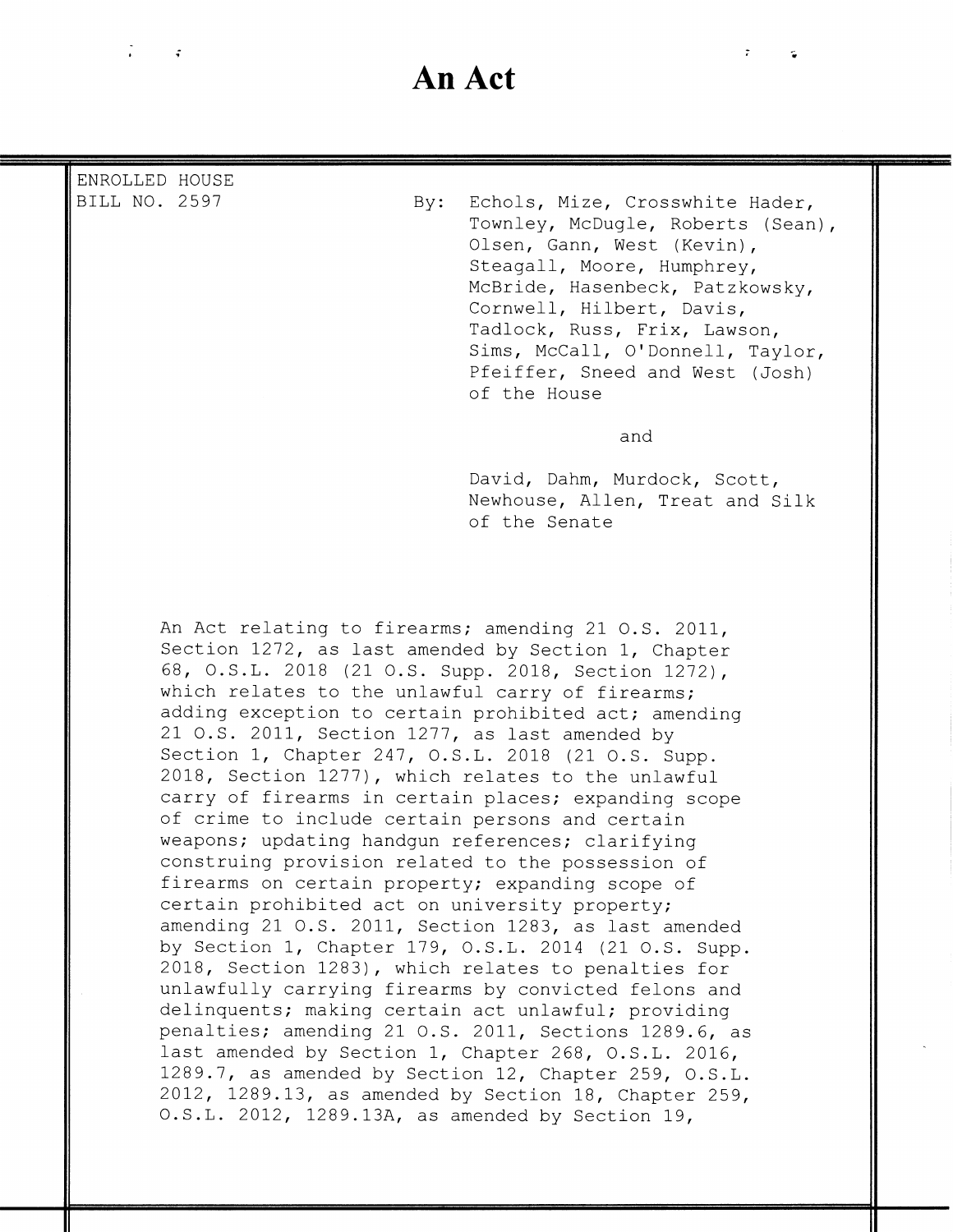Chapter 259, O.S.L. 2012 and 1289.24, as last amended by Section 1, Chapter 241, O.S.L. 2015 (21 O.S. Supp. 2018, Sections 1289.6, 1289.7, 1289.13, 1289.13A and 1289.24), which relate to the Oklahoma Firearms Act of 1971; clarifying manner by which firearms may be lawfully carried; adding condition that allows for firearms to be lawfully carried; deleting certain conditions related to the carrying of unloaded firearms; clarifying manner by which firearms may be transported in motor vehicles; deleting certain definition; making certain acts unlawful; providing penalties; deleting statutory references and references to certain act; clarifying scope of certain prohibited act; modifying statutory reference; expanding scope of certain prohibited act; making issuance of citation discretionary; modifying firearm confiscation requirements; changing statutory reference in state preemption requirements; amending 21 O.S. 2011, Sections 1290.1, 1290.7, as last amended by Section 3, Chapter 366, O.S.L. 2013, 1290.8, as last amended by Section 3, Chapter 68, O.S.L. 2018 and 1290.22, as last amended by Section 1, Chapter 358, O.S.L. 2017 (21 O.S. Supp. 2018, Sections 1290.7, 1290.8 and 1290.22), which relate to the Oklahoma Self-Defense Act; updating statutory references; providing construing provision related to the carrying of handguns or pistols without a handgun license; deleting penalty for certain prohibited act; clarifying firearm notification requirements; making penalty for certain prohibited act discretionary; clarifying scope of certain prohibited act; amending 21 O.S. 2011, Section 1290.24, as last amended by Section 3, Chapter 18, O.S.L. 2016 (21 O.S. Supp. 2018, Section 1290.24), which relates to governmental immunity; modifying conditions for immunity; and providing an effective date.

SUBJECT: Weapons

BE IT ENACTED BY THE PEOPLE OF THE STATE OF OKLAHOMA:

ENR. H. B. NO. 2597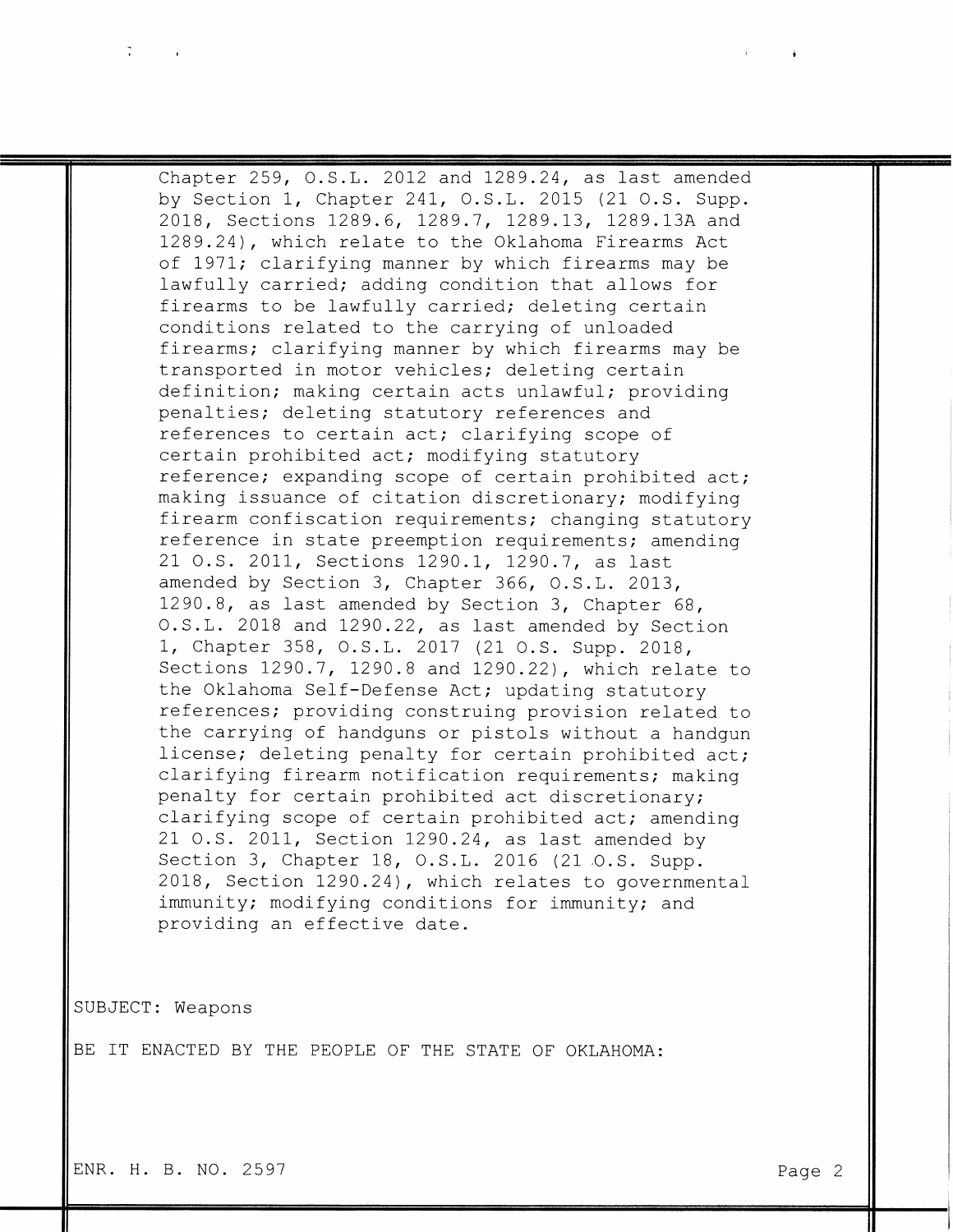AMENDATORY 21 O.S. 2011, Section 1272, as SECTION 1. last amended by Section 1, Chapter 68, O.S.L. 2018 (21 O.S. Supp. 2018, Section 1272), is amended to read as follows:

Section 1272.

 $\mathbf{r}$  and  $\mathbf{r}$ 

#### UNLAWFUL CARRY

It Notwithstanding any other provision of law, it shall be  $A_{\bullet}$ unlawful for any person to carry upon or about his or her person, or in a purse or other container belonging to the person, any pistol, revolver, shotgun or rifle whether loaded or unloaded or any blackjack, loaded cane, hand chain, metal knuckles, or any other offensive weapon, whether such weapon be concealed or unconcealed, except this section shall not prohibit:

1. The proper use of guns and knives for self-defense, hunting, fishing, educational or recreational purposes;

2. The carrying or use of weapons in a manner otherwise permitted by statute or authorized by the Oklahoma Self-Defense Act;

The carrying, possession and use of any weapon by a peace  $3.$ officer or other person authorized by law to carry a weapon in the performance of official duties and in compliance with the rules of

the employing agency;

4. The carrying or use of weapons in a courthouse by a district judge, associate district judge or special district judge within this state, who is in possession of a valid handgun license issued pursuant to the provisions of the Oklahoma Self-Defense Act and whose name appears on a list maintained by the Administrative Director of the Courts; or

5. The carrying and use of firearms and other weapons provided in this subsection when used for the purpose of living history reenactment. For purposes of this paragraph, "living history reenactment" means depiction of historical characters, scenes, historical life or events for entertainment, education, or historical documentation through the wearing or use of period, historical, antique or vintage clothing, accessories, firearms, weapons, and other implements of the historical period; or

The carrying of a firearm, concealed or unconcealed, loaded 6. or unloaded, by a person who is twenty-one (21) years of age or

ENR. H. B. NO. 2597

Page 3

 $\tilde{J}$  and  $\tilde{J}$  and  $\tilde{J}$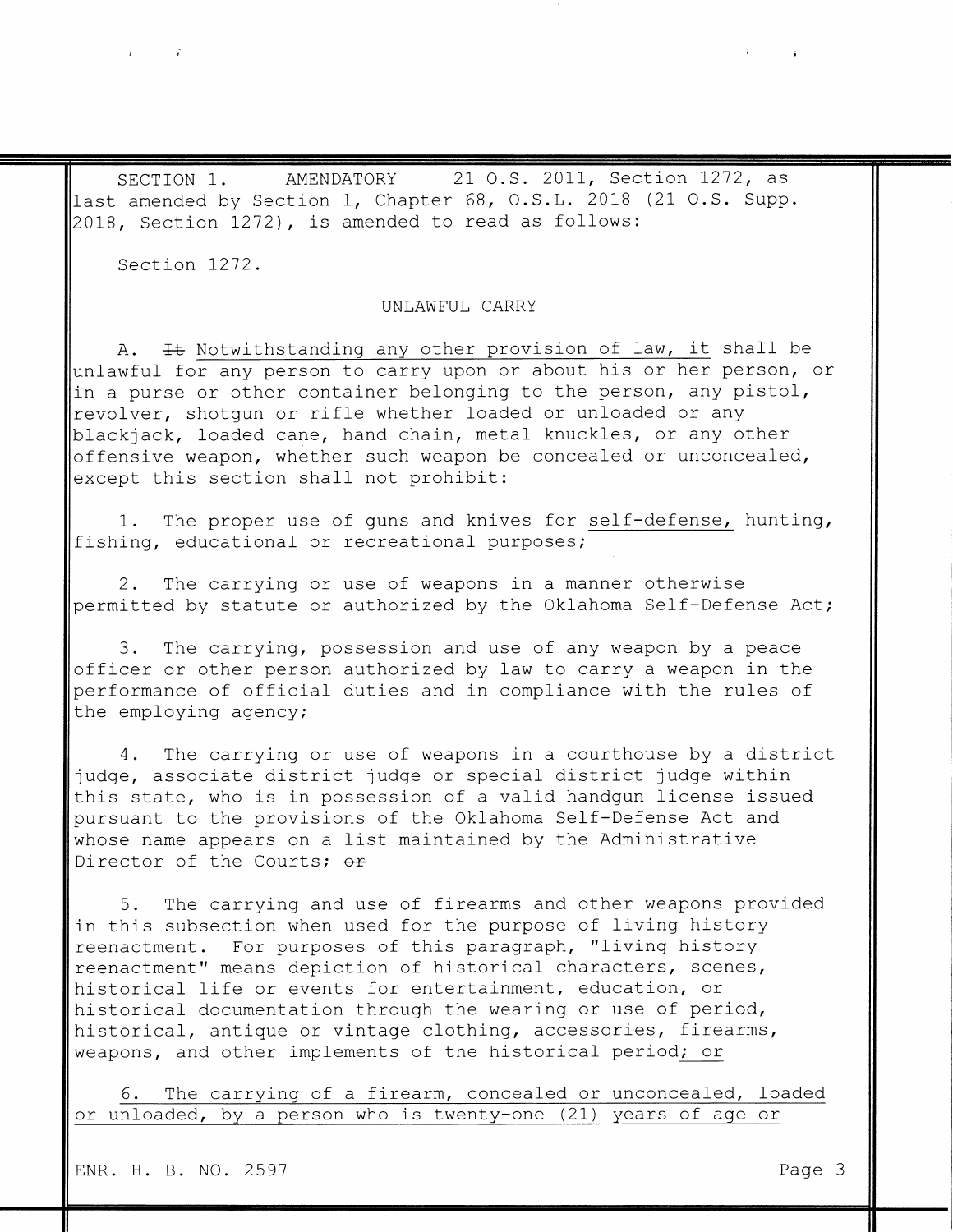older or by a person who is eighteen (18) years of age but not yet twenty-one (21) years of age and the person is a member or veteran of the United States Armed Forces, Reserves or National Guard or was discharged under honorable conditions from the United States Armed Forces, Reserves or National Guard, and the person is otherwise not disqualified from the possession or purchase of a firearm under state or federal law and is not carrying the firearm in furtherance of a crime.

Except as provided in subsection B of Section 1283 of this title, a person who has been convicted of any one of the following offenses in this state or a violation of the equivalent law of another state:

- assault and battery pursuant to the provisions of  $a.$ Section 644 of this title which caused serious physical injury to the victim,
- b. aggravated assault and battery pursuant to the provisions of Section 646 of this title,
- assault and battery that qualifies as domestic abuse  $C$ . as defined in Section 644 of this title,
- stalking pursuant to the provisions of Section 1173 of d. this title,
- a violation of an order issued under the Protection  $e$ . from Domestic Abuse Act or a domestic abuse protection order issued by another state, or
- f. a violation relating to illegal drug use or possession under the provisions of the Uniform Controlled Dangerous Substances Act,

shall be prohibited from carrying a firearm under the provisions of this paragraph. Any person who carries a firearm in the manner provided for in this paragraph shall be prohibited from carrying the firearm into any of the places prohibited in subsection A of Section 1277 of this title or any other place currently prohibited by law. Nothing in this section shall modify or otherwise change where a person may legally carry a firearm.

ENR. H. B. NO. 2597

 $\mathbf{I}$   $\mathbf{r}$ 

Page 4

 $\mathcal{F}(\mathcal{F})$  . The set of  $\mathcal{F}(\mathcal{F})$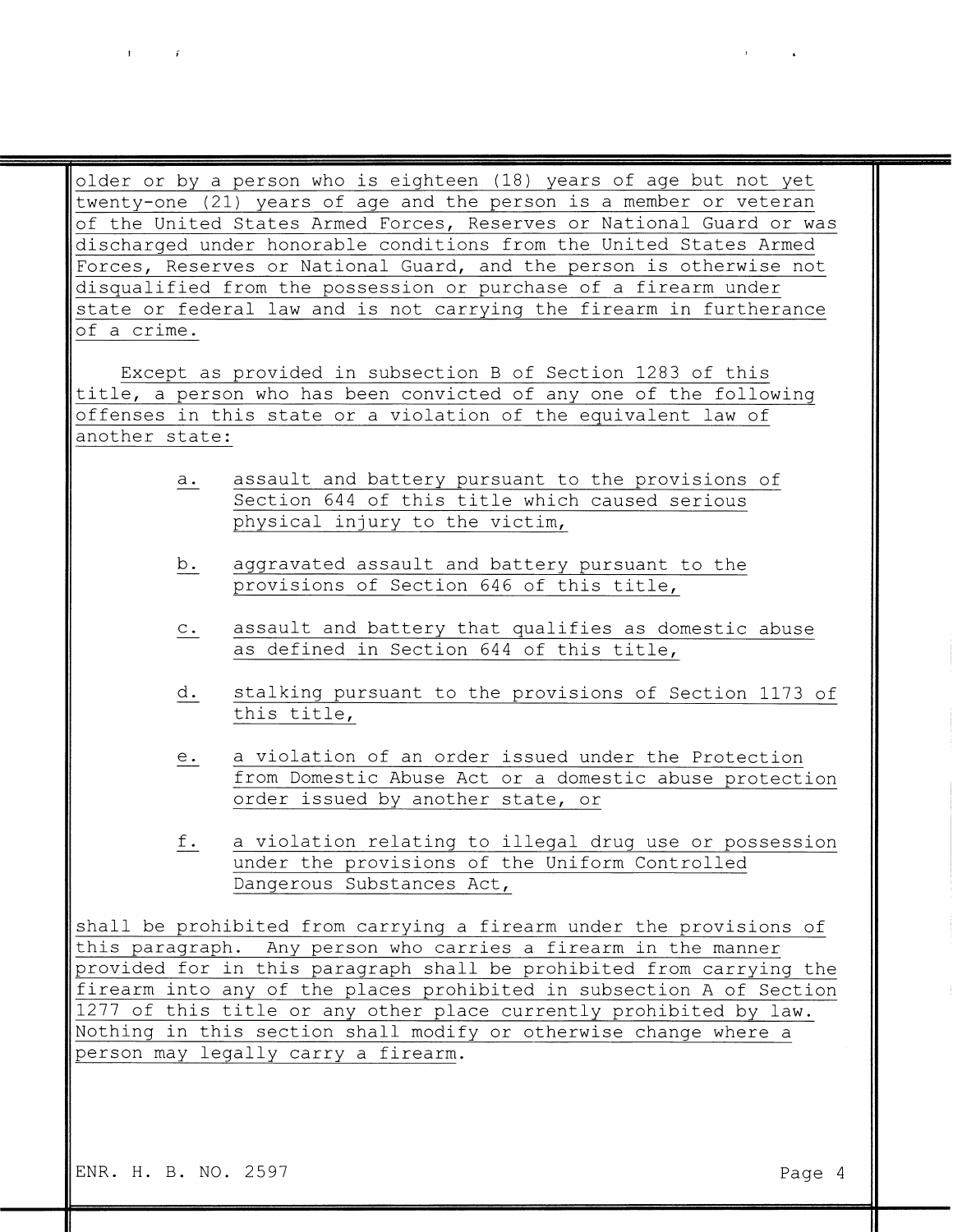# $\mathbf{A}$  and  $\mathbf{A}$  and  $\mathbf{A}$

Any person convicted of violating the foregoing provision  $B_{\bullet}$ shall be guilty of a misdemeanor punishable as provided in Section 1276 of this title.

SECTION 2. 21 O.S. 2011, Section 1277, as AMENDATORY last amended by Section 1, Chapter 247, O.S.L. 2018 (21 O.S. Supp. 2018, Section 1277), is amended to read as follows:

Section 1277.

## UNLAWFUL CARRY IN CERTAIN PLACES

It shall be unlawful for any person, including a person in  $A$ . possession of a valid handgun license issued pursuant to the provisions of the Oklahoma Self-Defense Act, to carry any concealed or unconcealed handgun into any of the following places:

1. Any structure, building, or office space which is owned or leased by a city, town, county, state or federal governmental authority for the purpose of conducting business with the public;

2. Any courthouse, courtroom, prison, jail, detention facility or any facility used to process, hold or house arrested persons, prisoners or persons alleged delinquent or adjudicated delinquent, except as provided in Section 21 of Title 57 of the Oklahoma

Statutes;

3. Any public or private elementary or public or private secondary school, except as provided in subsections C and D of this section;

4. Any publicly owned or operated sports arena or venue during a professional sporting event, unless allowed by the event holder;

5. Any place where gambling is authorized by law, unless allowed by the property owner; and

Any other place specifically prohibited by law. 6.

For purposes of subsection A of this section, the prohibited **B**. place does not include and specifically excludes the following property:

ENR. H. B. NO. 2597

 $\tilde{A}$  and  $\tilde{A}$  and  $\tilde{A}$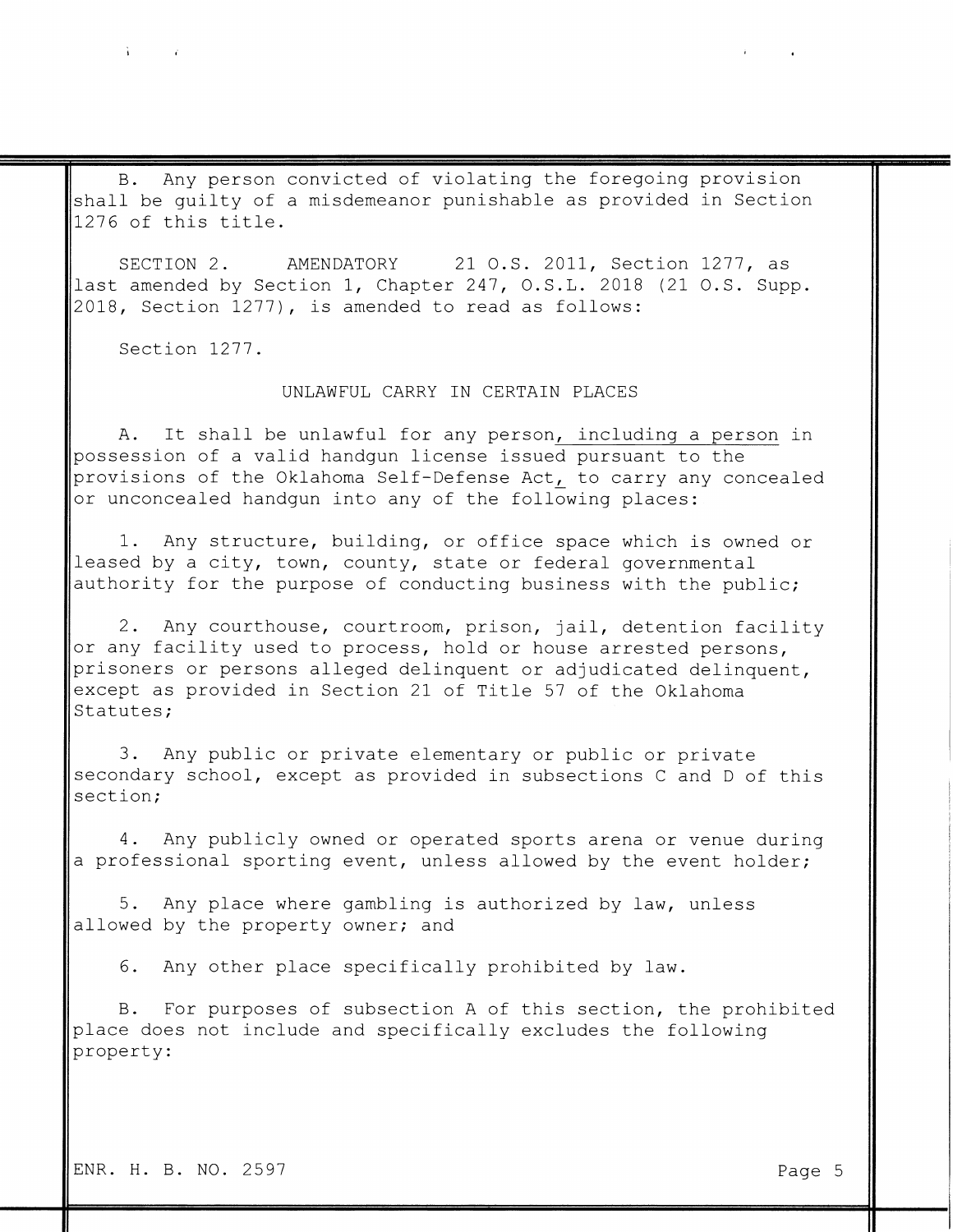Any property set aside for the use or parking of any  $1$ . vehicle, whether attended or unattended, by a city, town, county, state or federal governmental authority;

Any property set aside for the use or parking of any  $2$ . vehicle, whether attended or unattended, which is open to the public, or by any entity engaged in gambling authorized by law;

Any property adjacent to a structure, building or office  $3.$ space in which concealed or unconcealed weapons are prohibited by the provisions of this section;

Any property designated by a city, town, county or state  $4$  . governmental authority as a park, recreational area, wildlife refuge, wildlife management area or fairgrounds; provided, nothing in this paragraph shall be construed to authorize any entry by a person in possession of a concealed or unconcealed handgun firearm into any structure, building or office space which is specifically prohibited by the provisions of subsection A of this section; and

 $5.$ Any property set aside by a public or private elementary or secondary school for the use or parking of any vehicle, whether attended or unattended; provided, however, the handgun firearm shall be stored and hidden from view in a locked motor vehicle when the motor vehicle is left unattended on school property.

Nothing contained in any provision of this subsection or subsection C of this section shall be construed to authorize or allow any person in control of any place described in subsection A of this section to establish any policy or rule that has the effect of prohibiting any person in lawful possession of a handgun license from or otherwise in lawful possession of a handgun allowable under such license in places firearm from carrying or possessing the firearm on the property described in this subsection.

C. A concealed or unconcealed weapon may be carried onto private school property or in any school bus or vehicle used by any private school for transportation of students or teachers by a person who is licensed pursuant to the Oklahoma Self-Defense Act, provided a policy has been adopted by the governing entity of the private school that authorizes the carrying and possession of a weapon on private school property or in any school bus or vehicle used by a private school. Except for acts of gross negligence or willful or wanton misconduct, a governing entity of a private school that adopts a policy which authorizes the possession of a weapon on

ENR. H. B. NO. 2597

 $\mathcal{A}$  and  $\mathcal{A}$  are  $\mathcal{A}$  . In the set of  $\mathcal{A}$ 

Page 6

 $\label{eq:2.1} \mathbf{E}(\mathbf{r}) = \mathbf{E}(\mathbf{r}) = \mathbf{E}(\mathbf{r}) = \mathbf{E}(\mathbf{r}) = \mathbf{E}(\mathbf{r}) = \mathbf{E}(\mathbf{r})$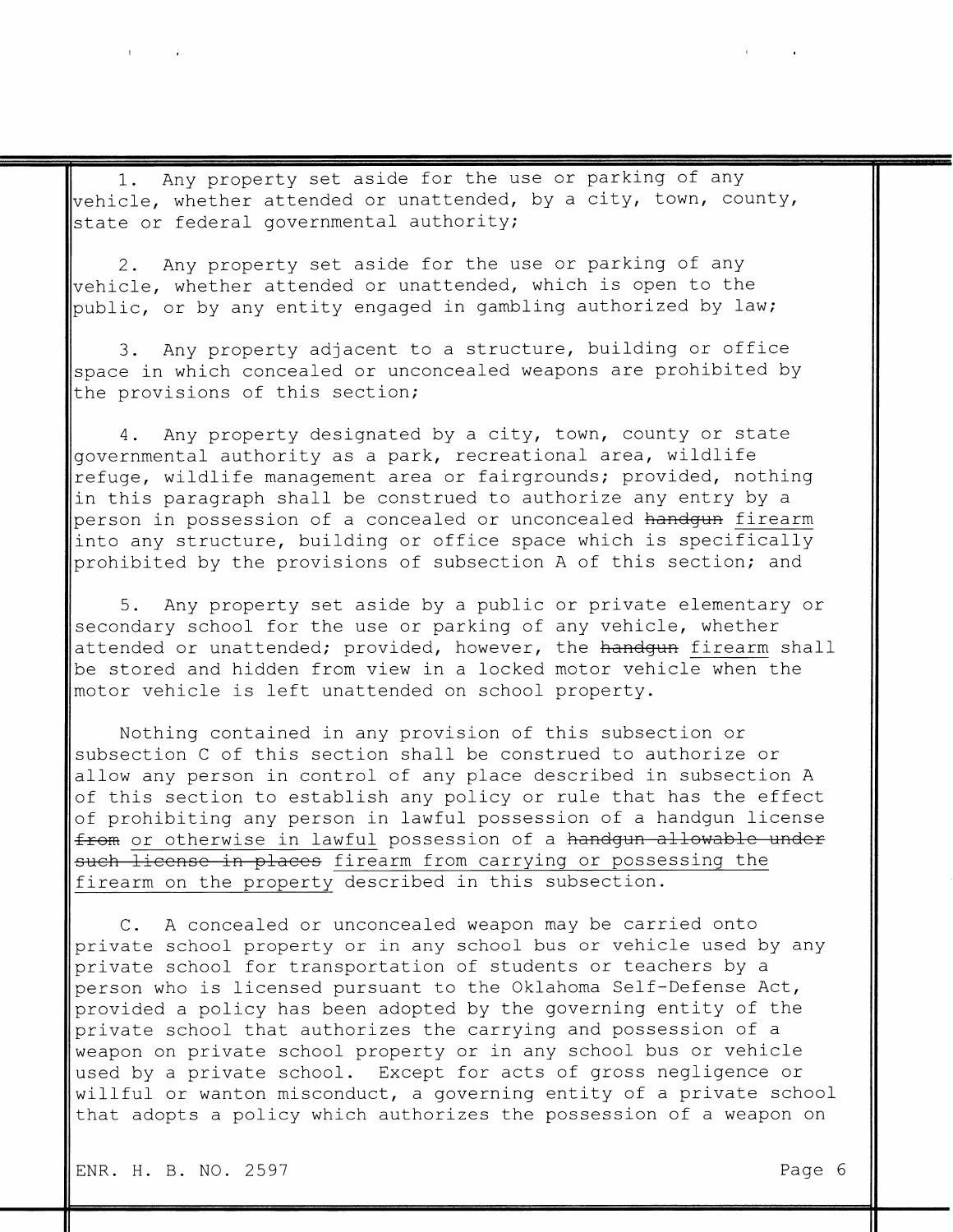private school property, a school bus or vehicle used by the private school shall be immune from liability for any injuries arising from the adoption of the policy. The provisions of this subsection shall not apply to claims pursuant to the Administrative Workers' Compensation Act.

D. Notwithstanding paragraph 3 of subsection A of this section, a board of education of a school district may adopt a policy pursuant to Section 5-149.2 of Title 70 of the Oklahoma Statutes to authorize the carrying of a handgun onto school property by school personnel specifically designated by the board of education, provided such personnel either:

1. Possess a valid armed security guard license as provided for in Section 1750.1 et seq. of Title 59 of the Oklahoma Statutes; or

2. Hold a valid reserve peace officer certification as provided for in Section 3311 of Title 70 of the Oklahoma Statutes.

Nothing in this subsection shall be construed to restrict authority granted elsewhere in law to carry firearms.

Any person violating the provisions of paragraph 2 or 3 of  $E$ . subsection A of this section shall, upon conviction, be quilty of a misdemeanor punishable by a fine not to exceed Two Hundred Fifty Dollars (\$250.00). A person violating any other provision of subsection A of this section may be denied entrance onto the property or removed from the property. If the person refuses to leave the property and a peace officer is summoned, the person may be issued a citation for an amount not to exceed Two Hundred Fifty Dollars (\$250.00).

No person in possession of a valid handgun license issued  $F$ . pursuant to the provisions of the Oklahoma Self-Defense Act or who is carrying or in possession of a firearm as otherwise permitted by law or who is carrying or in possession of a machete, blackjack, loaded cane, hand chain or metal knuckles shall be authorized to carry the handgun firearm, machete, blackjack, loaded cane, hand chain or metal knuckles into or upon any college, university or technology center school property, except as provided in this subsection. For purposes of this subsection, the following property shall not be construed as prohibited for persons having a valid handgun license to be college, university or technology center school property:

ENR. H. B. NO. 2597

 $\mathbf{H}^{\text{max}}$  and  $\mathbf{H}^{\text{max}}$  and  $\mathbf{H}^{\text{max}}$ 

Page 7

 $\mathcal{A}=\mathcal{A}$  . The set of the set of  $\mathcal{A}$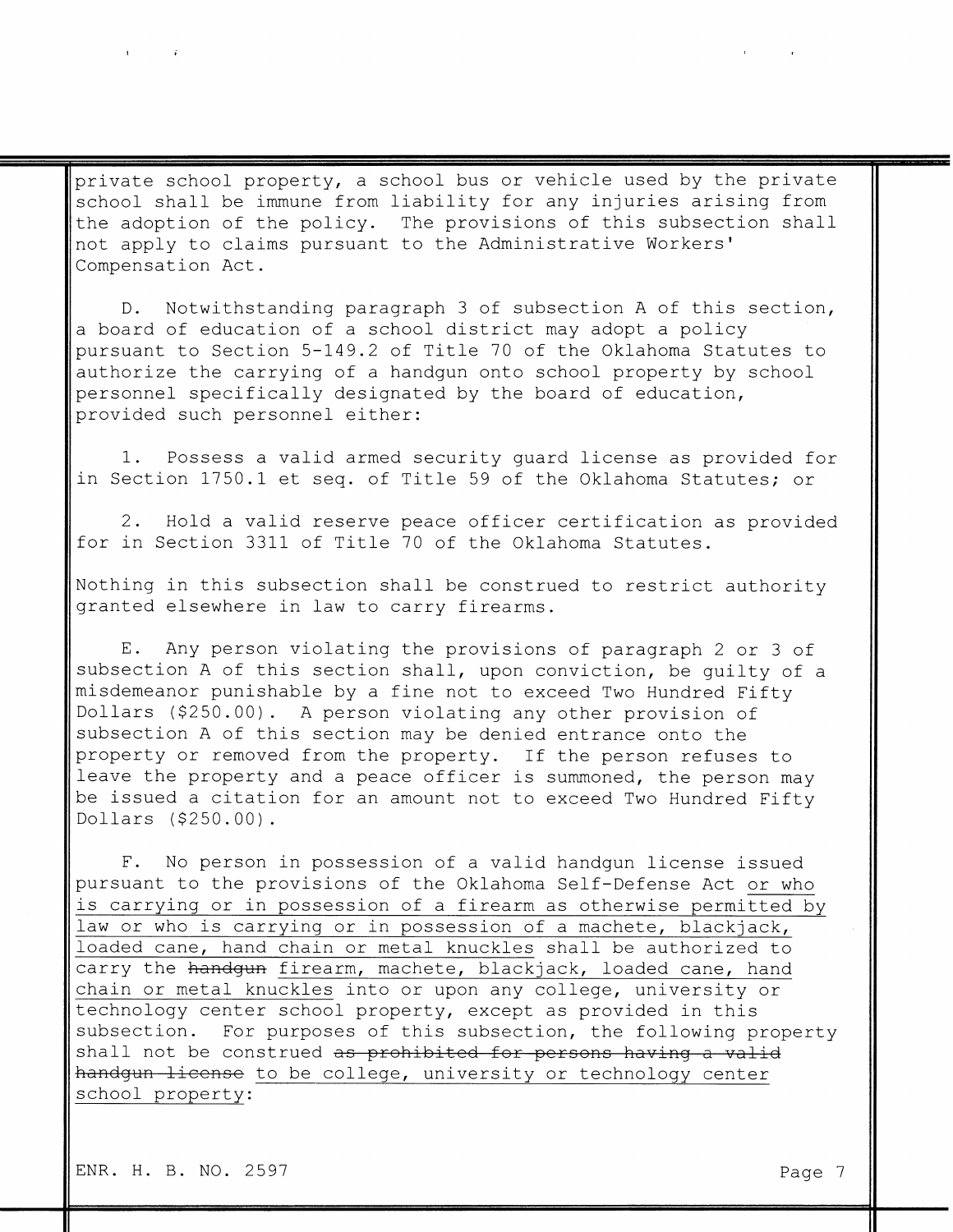Any property set aside for the use or parking of any  $1$ . vehicle, whether attended or unattended, provided the handgun firearm, machete, blackjack, loaded cane, hand chain or metal knuckles is carried or stored as required by law and the handgun firearm, machete, blackjack, loaded cane, hand chain or metal knuckles is not removed from the vehicle without the prior consent of the college or university president or technology center school administrator while the vehicle is on any college, university or technology center school property;

Any property authorized for possession or use of handguns  $2$ . firearms, machetes, blackjacks, loaded canes, hand chains or metal knuckles by college, university or technology center school policy; and

Any property authorized by the written consent of the З. college or university president or technology center school administrator, provided the written consent is carried with the handgun firearm, machete, blackjack, loaded cane, hand chain or metal knuckles and the valid handgun license while on college, university or technology center school property.

The college, university or technology center school may notify the Oklahoma State Bureau of Investigation within ten (10) days of a violation of any provision of this subsection by a licensee. Upon receipt of a written notification of violation, the Bureau shall give a reasonable notice to the licensee and hold a hearing. At the hearing, upon a determination that the licensee has violated any provision of this subsection, the licensee may be subject to an administrative fine of Two Hundred Fifty Dollars (\$250.00) and may have the handgun license suspended for three (3) months.

Nothing contained in any provision of this subsection shall be construed to authorize or allow any college, university or technology center school to establish any policy or rule that has the effect of prohibiting any person in lawful possession of a handqun license or any person in lawful possession of a firearm, machete, blackjack, loaded cane, hand chain or metal knuckles from possession of a handgun allowable under such license firearm, machete, blackjack, loaded cane, hand chain or metal knuckles in places described in paragraphs 1, 2 and 3 of this subsection. Nothing contained in any provision of this subsection shall be construed to limit the authority of any college, university or technology center school in this state from taking administrative

 $\hat{\mathbf{f}}$  and  $\hat{\mathbf{f}}$  and  $\hat{\mathbf{f}}$ 

Page 8

 $\mathcal{A}^{\text{max}}$  and  $\mathcal{A}^{\text{max}}$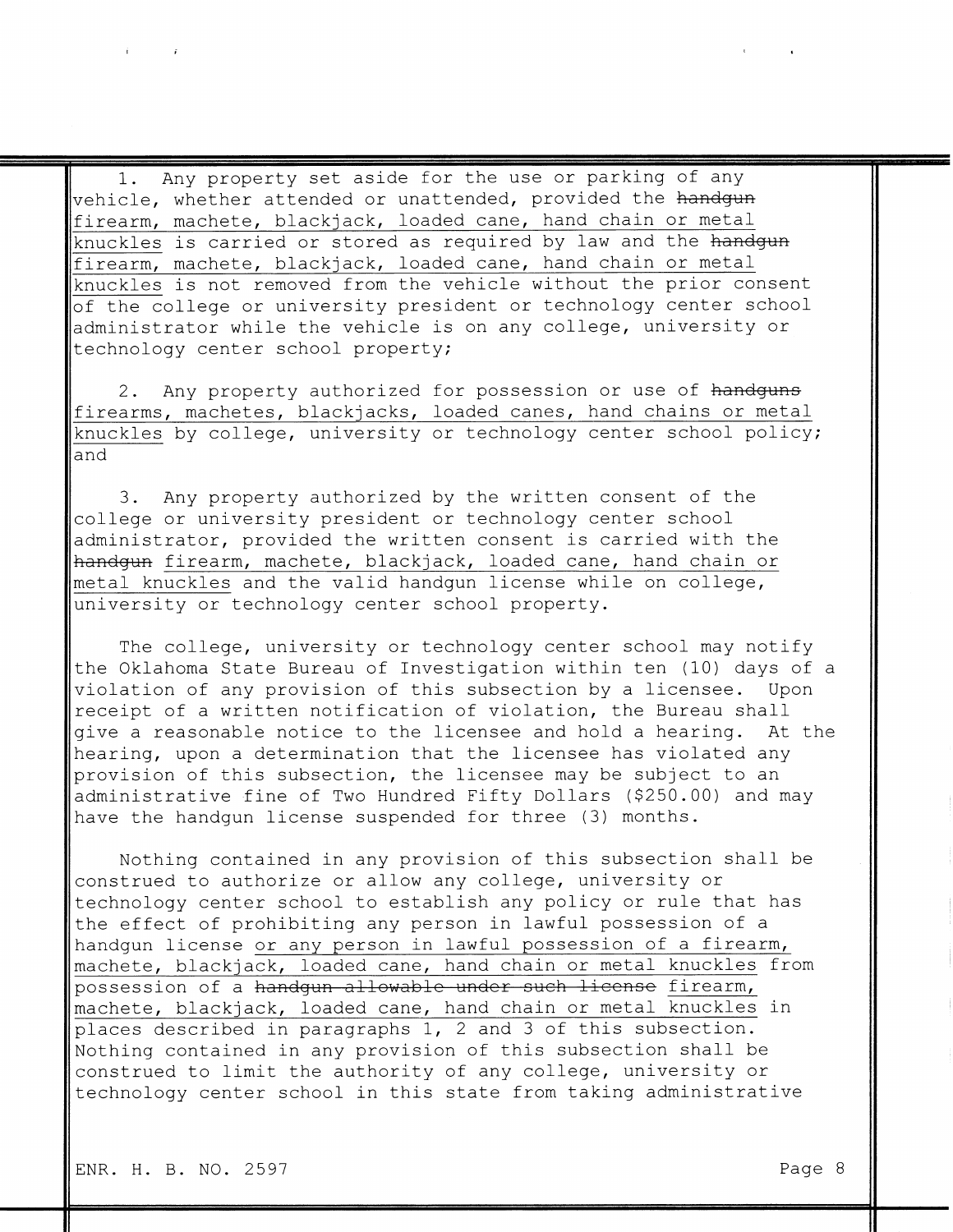action against any student for any violation of any provision of this subsection.

The provisions of this section shall not apply to the G. following:

1. Any peace officer or any person authorized by law to carry a pistol firearm in the course of employment;

District judges, associate district judges and special 2. district judges, who are in possession of a valid handgun license issued pursuant to the provisions of the Oklahoma Self-Defense Act and whose names appear on a list maintained by the Administrative Director of the Courts, when acting in the course and scope of employment within the courthouses of this state;

3. Private investigators with a firearms authorization when acting in the course and scope of employment;

4. Elected officials of a county, who are in possession of a valid handgun license issued pursuant to the provisions of the Oklahoma Self-Defense Act, may carry a concealed handgun when acting in the performance of their duties within the courthouses of the county in which he or she was elected. The provisions of this paragraph shall not allow the elected county official to carry the handqun into a courtroom;

5. The sheriff of any county may authorize certain employees of the county, who possess a valid handgun license issued pursuant to the provisions of the Oklahoma Self-Defense Act, to carry a concealed handgun when acting in the course and scope of employment within the courthouses in the county in which the person is employed. Nothing in this act shall prohibit the sheriff from requiring additional instruction or training before receiving authorization to carry a concealed handgun within the courthouse. The provisions of this paragraph and of paragraph 6 of this subsection shall not allow the county employee to carry the handqun into a courtroom, sheriff's office, adult or juvenile jail or any other prisoner detention area; and

6. The board of county commissioners of any county may authorize certain employees of the county, who possess a valid handgun license issued pursuant to the provisions of the Oklahoma Self-Defense Act, to carry a concealed handgun when acting in the

 $\mathbf{i}$  and  $\mathbf{j}$  and  $\mathbf{k}$ 

 $\mathbf{H}^{\text{max}}$  and  $\mathbf{H}^{\text{max}}$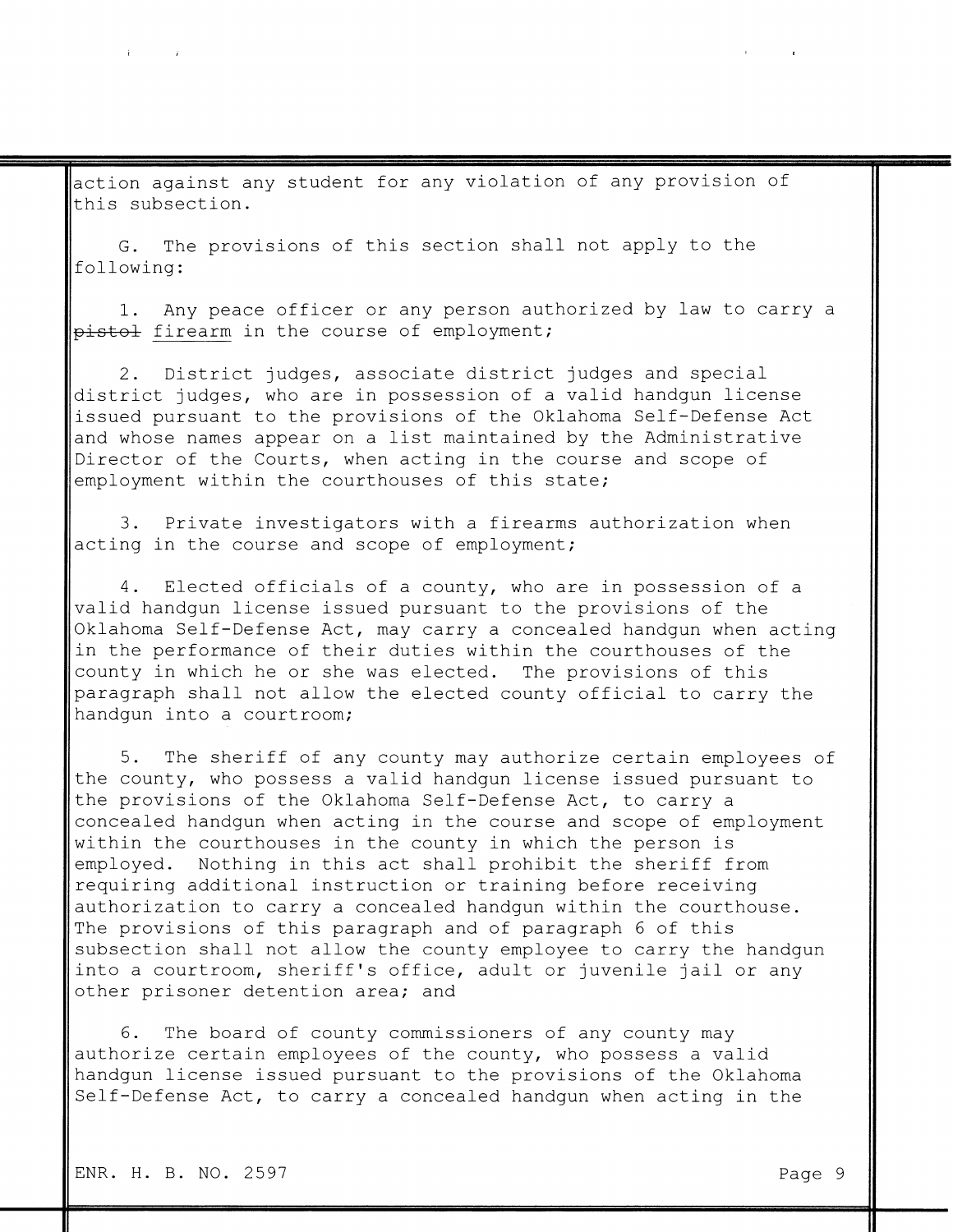course and scope of employment on county annex facilities or grounds surrounding the county courthouse.

For the purposes of this section, "motor vehicle" means any H. automobile, truck, minivan or sports utility vehicle.

SECTION 3. AMENDATORY 21 O.S. 2011, Section 1283, as last amended by Section 1, Chapter 179, O.S.L. 2014 (21 O.S. Supp. 2018, Section 1283), is amended to read as follows:

Section 1283.

 $\mathbf{E}^{(1)}$  and  $\mathbf{E}^{(2)}$  and  $\mathbf{E}^{(3)}$ 

#### CONVICTED FELONS AND DELINQUENTS

Except as provided in subsection B of this section, it shall A. be unlawful for any person convicted of any felony in any court of this state or of another state or of the United States to have in his or her possession or under his or her immediate control, or in any vehicle which the person is operating, or in which the person is riding as a passenger, or at the residence where the convicted person resides, any pistol, imitation or homemade pistol, altered air or toy pistol, machine gun, sawed-off shotgun or rifle, or any other dangerous or deadly firearm.

Any person who has previously been convicted of a nonviolent  $B$ .

felony in any court of this state or of another state or of the United States, and who has received a full and complete pardon from the proper authority and has not been convicted of any other felony offense which has not been pardoned, shall have restored the right to possess any firearm or other weapon prohibited by subsection A of this section, the right to apply for and carry a handgun, concealed or unconcealed, pursuant to the Oklahoma Self-Defense Act or as otherwise permitted by law, and the right to perform the duties of a peace officer, qunsmith, or and for firearms repair.

C. It shall be unlawful for any person serving a term of probation for any felony in any court of this state or of another state or of the United States or under the jurisdiction of any alternative court program to have in his or her possession or under his or her immediate control, or at his or her residence, or in any passenger vehicle which the person is operating or is riding as a passenger, any pistol, shotgun or rifle, including any imitation or homemade pistol, altered air or toy pistol, shotgun or rifle, while such person is subject to supervision, probation, parole or inmate status.

ENR. H. B. NO. 2597

Page 10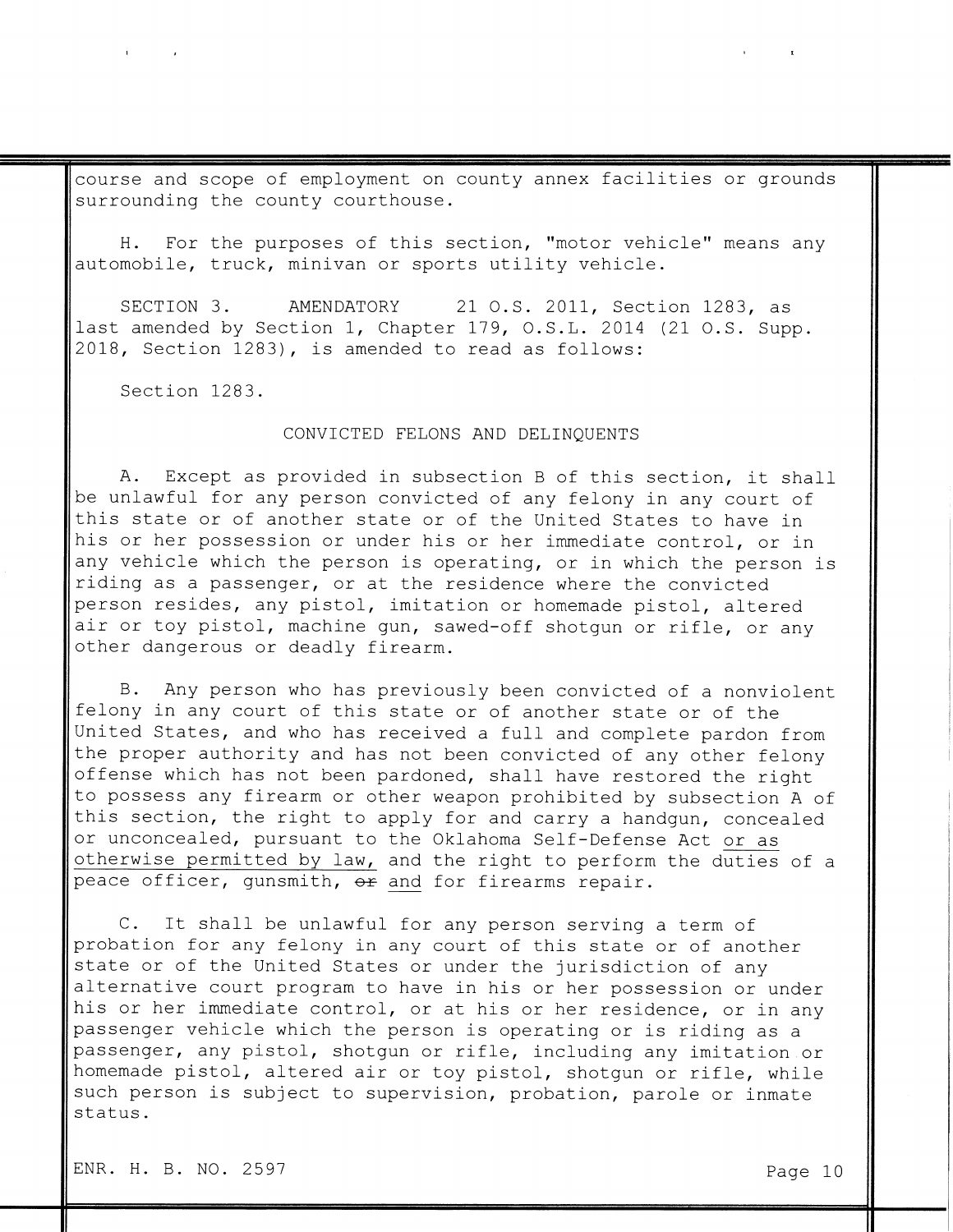It shall be unlawful for any person previously adjudicated  $D_{\bullet}$ as a delinquent child or a youthful offender for the commission of an offense, which would have constituted a felony offense if committed by an adult, to have in the possession of the person or under the immediate control of the person, or have in any vehicle which he or she is driving or in which the person is riding as a passenger, or at the residence of the person, any pistol, imitation or homemade pistol, altered air or toy pistol, machine gun, sawedoff shotgun or rifle, or any other dangerous or deadly firearm within ten (10) years after such adjudication; provided, that nothing in this subsection shall be construed to prohibit the placement of the person in a home with a full-time duly appointed peace officer who is certified by the Council on Law Enforcement Education and Training (CLEET) pursuant to the provisions of Section 3311 of Title 70 of the Oklahoma Statutes.

It shall be unlawful for any person who is an alien  $E$ . illegally or unlawfully in the United States to have in the possession of the person or under the immediate control of the person, or in any vehicle the person is operating, or at the residence where the person resides, any pistol, imitation or homemade pistol, altered air or toy pistol, shotgun, rifle or any other dangerous or deadly firearm; provided, that nothing in this subsection applies to prohibit the transport or detention of the

| person by law enforcement officers or federal immigration     |  |  |  |  |  |  |
|---------------------------------------------------------------|--|--|--|--|--|--|
| authorities. Any person who violates the provisions of this   |  |  |  |  |  |  |
| subsection shall, upon conviction, be guilty of a misdemeanor |  |  |  |  |  |  |
| punishable by a fine of Two Hundred Fifty Dollars (\$250.00). |  |  |  |  |  |  |

Any person having been issued a handgun license pursuant to  $F_{\bullet}$ the provisions of the Oklahoma Self-Defense Act and who thereafter knowingly or intentionally allows a convicted felon or adjudicated delinquent or a youthful offender as prohibited by the provisions of subsection A, C, or D of this section to possess or have control of any pistol authorized by the Oklahoma Self-Defense Act shall, upon conviction, be guilty of a felony punishable by a fine not to exceed Five Thousand Dollars (\$5,000.00). In addition, the person shall have the handgun license revoked by the Oklahoma State Bureau of Investigation after a hearing and determination that the person has violated the provisions of this section.

F. G. Any convicted or adjudicated person violating the provisions of this section shall, upon conviction, be quilty of a felony punishable as provided in Section 1284 of this title.

ENR. H. B. NO. 2597

 $\vec{t}$  and  $\vec{t}$  and  $\vec{t}$ 

 $\mathbf{1}$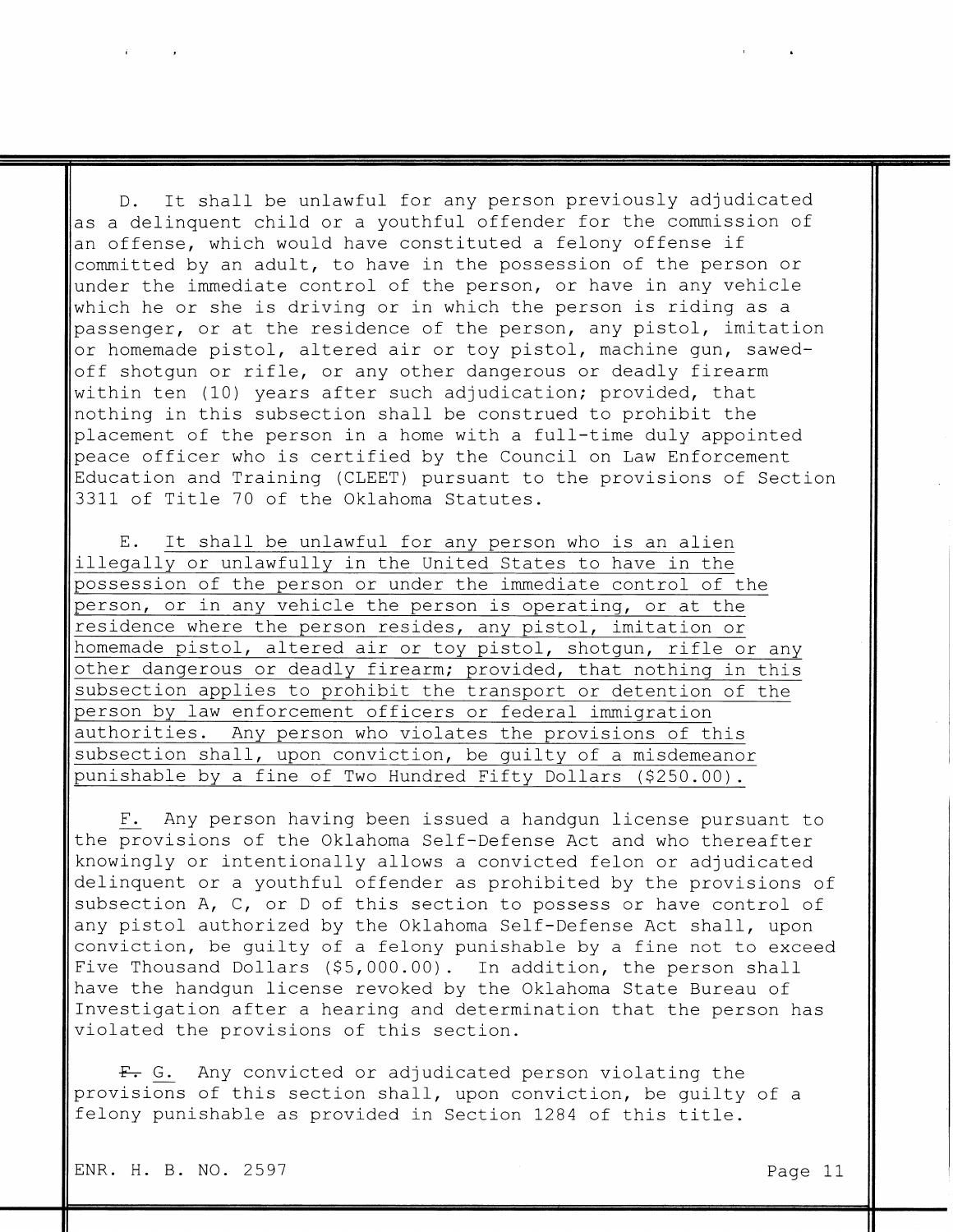G. H. For purposes of this section, "sawed-off shotgun or rifle" shall mean any shotgun or rifle which has been shortened to any length.

H. I. For purposes of this section, "altered toy pistol" shall mean any toy weapon which has been altered from its original manufactured state to resemble a real weapon.

I. For purposes of this section, "altered air pistol" shall mean any air pistol manufactured to propel projectiles by air pressure which has been altered from its original manufactured state.

J. K. For purposes of this section, "alternative court program" shall mean any drug court, Anna McBride or mental health court, DUI court or veterans court.

SECTION 4. AMENDATORY 21 O.S. 2011, Section 1289.6, as last amended by Section 1, Chapter 268, O.S.L. 2016 (21 O.S. Supp. 2018, Section 1289.6), is amended to read as follows:

Section 1289.6

 $\mathbf{A}$  and  $\mathbf{A}$  are the set of  $\mathbf{A}$ 

CONDITIONS UNDER WHICH FIREARMS MAY BE CARRIED

A. A person shall be permitted to carry loaded and unloaded shotguns, rifles and pistols, open and not concealed and without a handgun license as authorized by the Oklahoma Self-Defense Act pursuant to the following conditions:

1. When hunting animals or fowl;

2. During competition in or practicing in a safety or hunter safety class, target shooting, skeet, trap or other recognized sporting events;

3. During participation in or in preparation for a military function of the state military forces to be defined as the Oklahoma Army or Air National Guard, Federal Military Reserve federal military reserve and active military forces. It is further provided that Oklahoma Army or Air National Guard personnel with proper authorization and performing a military function may carry loaded or unloaded and concealed weapons on Oklahoma Military Department

 $\label{eq:2.1} \mathbf{A} = \left\{ \begin{array}{ll} \mathbf{A} & \mathbf{A} & \mathbf{A} \\ \mathbf{A} & \mathbf{A} & \mathbf{A} \\ \mathbf{A} & \mathbf{A} & \mathbf{A} \end{array} \right. \quad \text{and} \quad \mathbf{A} = \left\{ \begin{array}{ll} \mathbf{A} & \mathbf{A} & \mathbf{A} \\ \mathbf{A} & \mathbf{A} & \mathbf{A} \\ \mathbf{A} & \mathbf{A} & \mathbf{A} \end{array} \right.$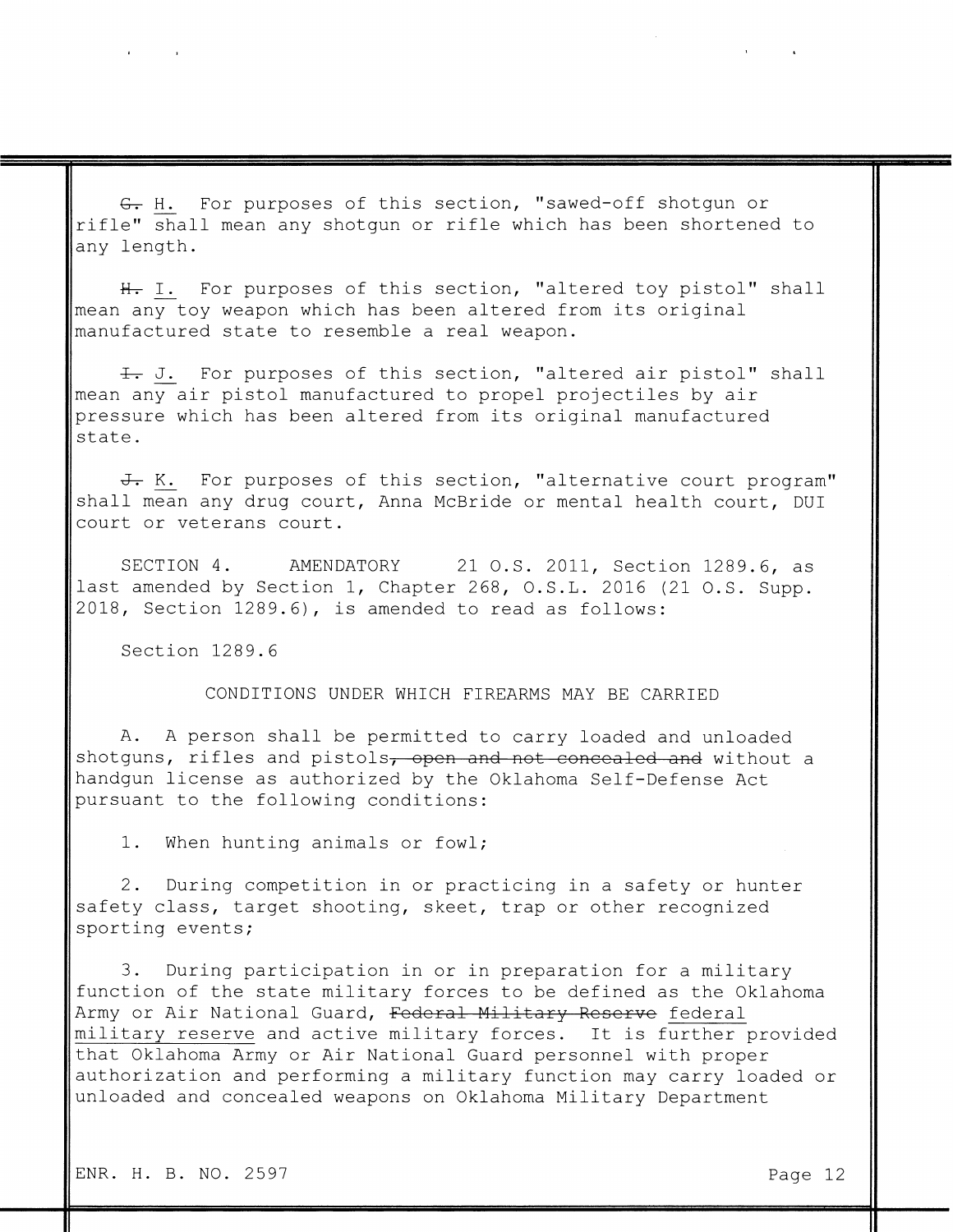facilities in accordance with rules promulgated by the Adjutant General;

4. During participation in or in preparation for a recognized police function of either a municipal, county or state government as functioning police officials;

5. During a practice for or a performance for entertainment purposes;

6. As provided for in subsection A of Section 1272 of this title; or

7. For lawful self-defense and self-protection or any other legitimate purpose in or on property that is owned, leased, rented, or otherwise legally controlled by the person; or

7. For any legitimate purpose not in violation of the Oklahoma Firearms Act of 1971 or any legislative enactment regarding the use, carrying, ownership and control of firearms.

A person shall be permitted to carry unloaded shotguns,  $\mathbf{B}$ . rifles and pistols, open and not concealed and without a handgun license as authorized by the Oklahoma Self-Defense Act pursuant to the following conditions:

1. When and when going to or from the person's private residence or vehicle or a vehicle in which the person is riding as a passenger to a place designated or authorized for firearms repairs or reconditioning, or for firearms trade, sale, or barter, or gunsmith, or hunting animals or fowl, or hunter safety course, or target shooting, or skeet or trap shooting or any recognized firearms activity or event and while in such places; or

2. For any legitimate purpose not in violation of the Oklahoma Firearms Act of 1971.

C. The provisions of this section shall not be construed to prohibit educational or recreational activities, exhibitions, displays or shows involving the use or display of rifles, shotguns or pistols or other weapons if the activity is approved by the property owner and sponsor of the activity.

 $\label{eq:2.1} \mathbf{z}^{\mathbf{y}} = \mathbf{z}^{\mathbf{y}} + \mathbf{z}^{\mathbf{y}} + \mathbf{z}^{\mathbf{y}} + \mathbf{z}^{\mathbf{y}} + \mathbf{z}^{\mathbf{y}} + \mathbf{z}^{\mathbf{y}} + \mathbf{z}^{\mathbf{y}} + \mathbf{z}^{\mathbf{y}} + \mathbf{z}^{\mathbf{y}}$ 

 $\mathbf{A}$  and  $\mathbf{A}$  are  $\mathbf{A}$  . In the  $\mathbf{A}$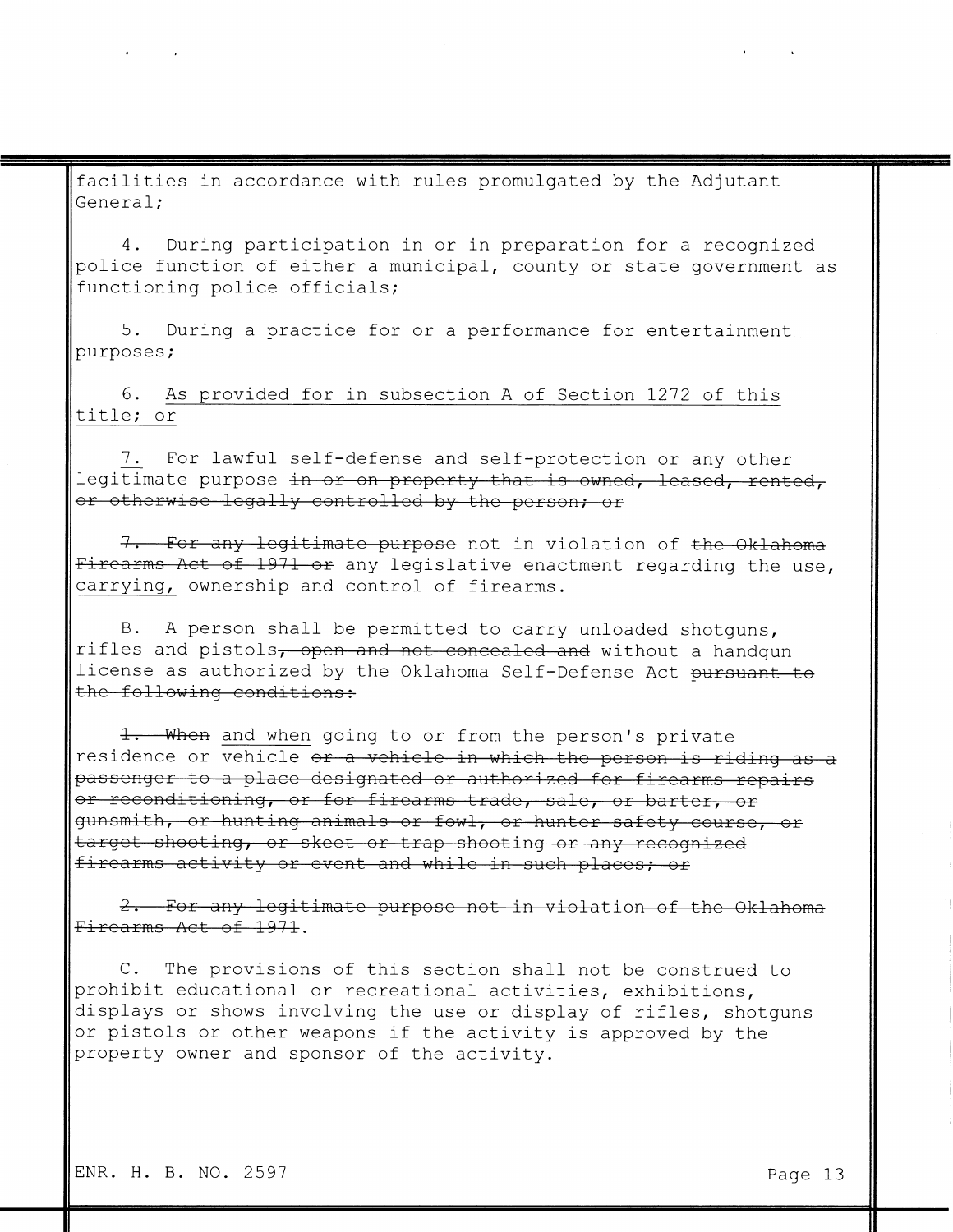SECTION 5. AMENDATORY 21 O.S. 2011, Section 1289.7, as amended by Section 12, Chapter 259, O.S.L. 2012 (21 O.S. Supp. 2018, Section 1289.7), is amended to read as follows:

Section 1289.7

 $\mathbf{A}$  and  $\mathbf{A}$  are all  $\mathbf{A}$  . In the set of the set of the  $\mathbf{A}$ 

# FIREARMS IN VEHICLES

Any person<del>, except a convicted felon,</del> who is not otherwise  $A$  . prohibited by law from possessing a firearm may transport in a motor vehicle a rifle, shotgun or pistol or handgun, open and loaded or unloaded, at any time. For purposes of this section "open" means the firearm is transported in plain view, in a case designed for carrying firearms, which case is wholly or partially visible, in a gun rack mounted in the vehicle, in an exterior locked compartment or a trunk of a vehicle.

B. Any person<del>, except a convicted felon,</del> who is not otherwise prohibited by law from possessing a firearm may transport in a motor vehicle a rifle or shotgun open or concealed behind a seat of the vehicle or within the interior of the vehicle, provided the rifle or shotgun is not clip, magazine or chamber loaded. The authority to transport a clip or magazine loaded rifle or shotgun shall be transported pursuant to the requirements of Section 1289.13 of this title.

C. Any person who is the operator of a motor vehicle or is a passenger in any motor vehicle wherein another person who is licensed pursuant to the Oklahoma Self-Defense Act or is otherwise permitted by law to carry a handgun, concealed or unconcealed, and is carrying a handgun or has the handgun in such vehicle, shall not be deemed in violation of the provisions of this section provided the licensee or person permitted by law is in or near the motor vehicle.

It shall be unlawful for any person transporting a firearm  $D_{\bullet}$ in a motor vehicle to fail or refuse to identify that the person is in actual possession of a firearm when asked to do so by a law enforcement officer of this state during any arrest, detainment or routine traffic stop. Any person who violates the provisions of this subsection may be issued a citation for an amount not to exceed One Hundred Dollars (\$100.00).

ENR. H. B. NO. 2597

Page 14

 $\mathcal{A}^{\mathcal{A}}$  and  $\mathcal{A}^{\mathcal{A}}$  are  $\mathcal{A}^{\mathcal{A}}$  . In the contract of  $\mathcal{A}^{\mathcal{A}}$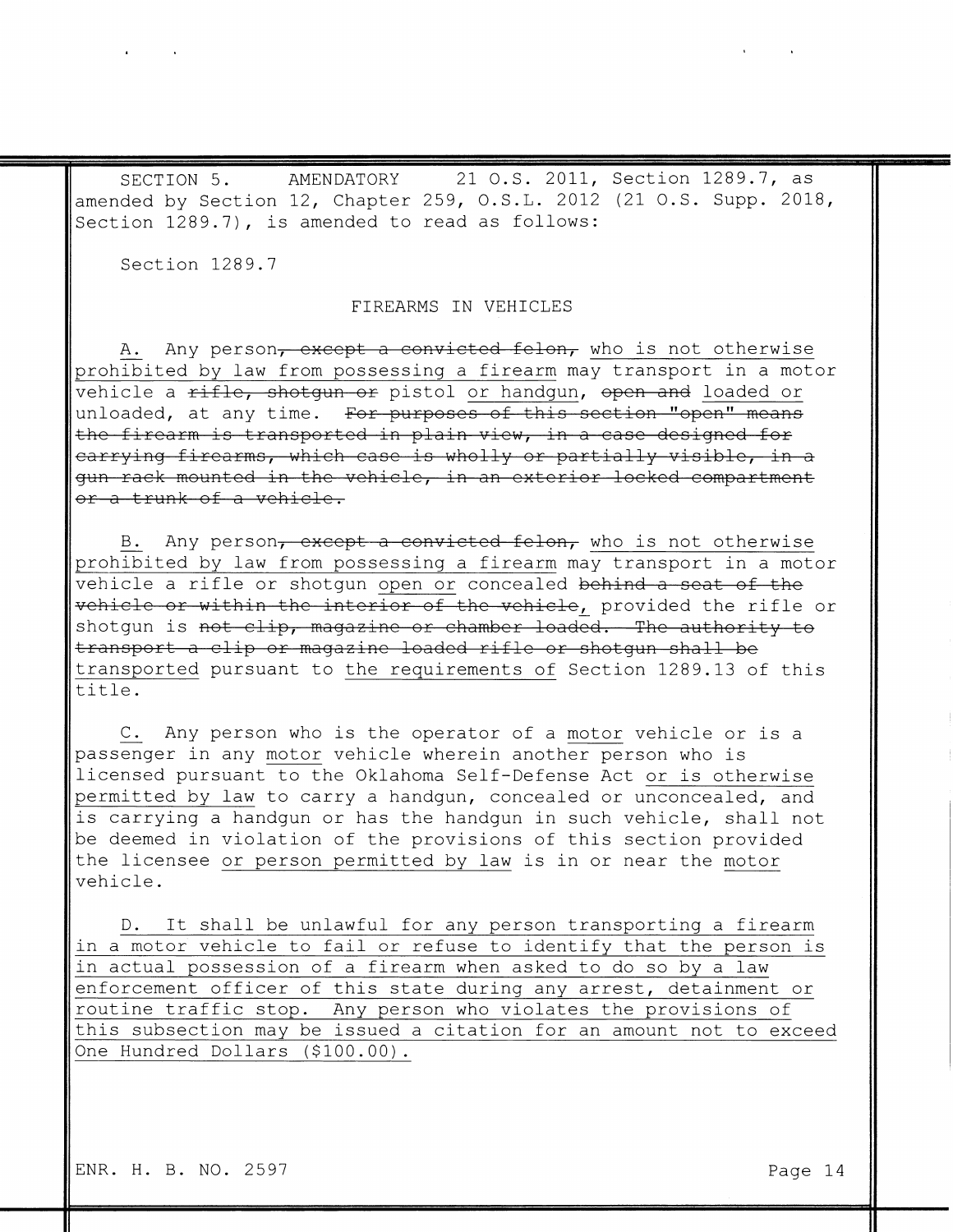AMENDATORY 21 O.S. 2011, Section 1289.13, as SECTION 6. amended by Section 18, Chapter 259, O.S.L. 2012 (21 O.S. Supp. 2018, Section 1289.13), is amended to read as follows:

Section 1289.13

 $\mathbf{A} = \left\{ \begin{array}{ll} 0 & \text{if } \mathbf{A} \in \mathbb{R}^n, \\ 0 & \text{if } \mathbf{A} \in \mathbb{R}^n, \end{array} \right.$ 

#### TRANSPORTING A LOADED FIREARM

Except as otherwise provided by the provisions of the Oklahoma Self-Defense Act or another provision of law, it shall be unlawful to transport a loaded pistol, rifle or shotgun in a landborne motor vehicle over a public highway or roadway. However, a unless the rifle or shotgun may be is transported clip- or magazine-loaded and, not chamber-loaded when transported, and in an exterior locked compartment of the vehicle or trunk of the vehicle or in the interior compartment of the vehicle notwithstanding the provisions of Section 1289.7 of this title when the person is in possession of a valid handgun license pursuant to the Oklahoma Self-Defense Act.

Any person convicted of a violation of this section shall be punished as provided in Section 1289.15 of this title.

Any person who is the operator of a vehicle or is a passenger in any vehicle wherein another person who is licensed pursuant to the Oklahoma Self-Defense Act to carry a handgun, concealed or unconcealed, and is carrying a handgun or has a handgun or rifle or shotgun in such vehicle shall not be deemed in violation of the provisions of this section provided the licensee is in or near the vehicle.

SECTION 7. AMENDATORY 21 O.S. 2011, Section 1289.13A, as amended by Section 19, Chapter 259, O.S.L. 2012 (21 O.S. Supp. 2018, Section 1289.13A), is amended to read as follows:

Section 1289.13A

#### IMPROPER TRANSPORTATION OF FIREARMS

Notwithstanding the provisions of Section 1272 or <del>1289.13</del> Α. 1289.7 of this title, any person stopped pursuant to a moving traffic violation who is transporting a loaded pistol in the motor vehicle without a valid handgun license authorized by the Oklahoma Self-Defense Act or valid license from another state, or in violation of any law related to the carrying or transporting of firearms, whether the loaded firearm is concealed or unconcealed in

ENR. H. B. NO. 2597

Page 15

 $\mathbf{A}$  and  $\mathbf{A}$  and  $\mathbf{A}$  and  $\mathbf{A}$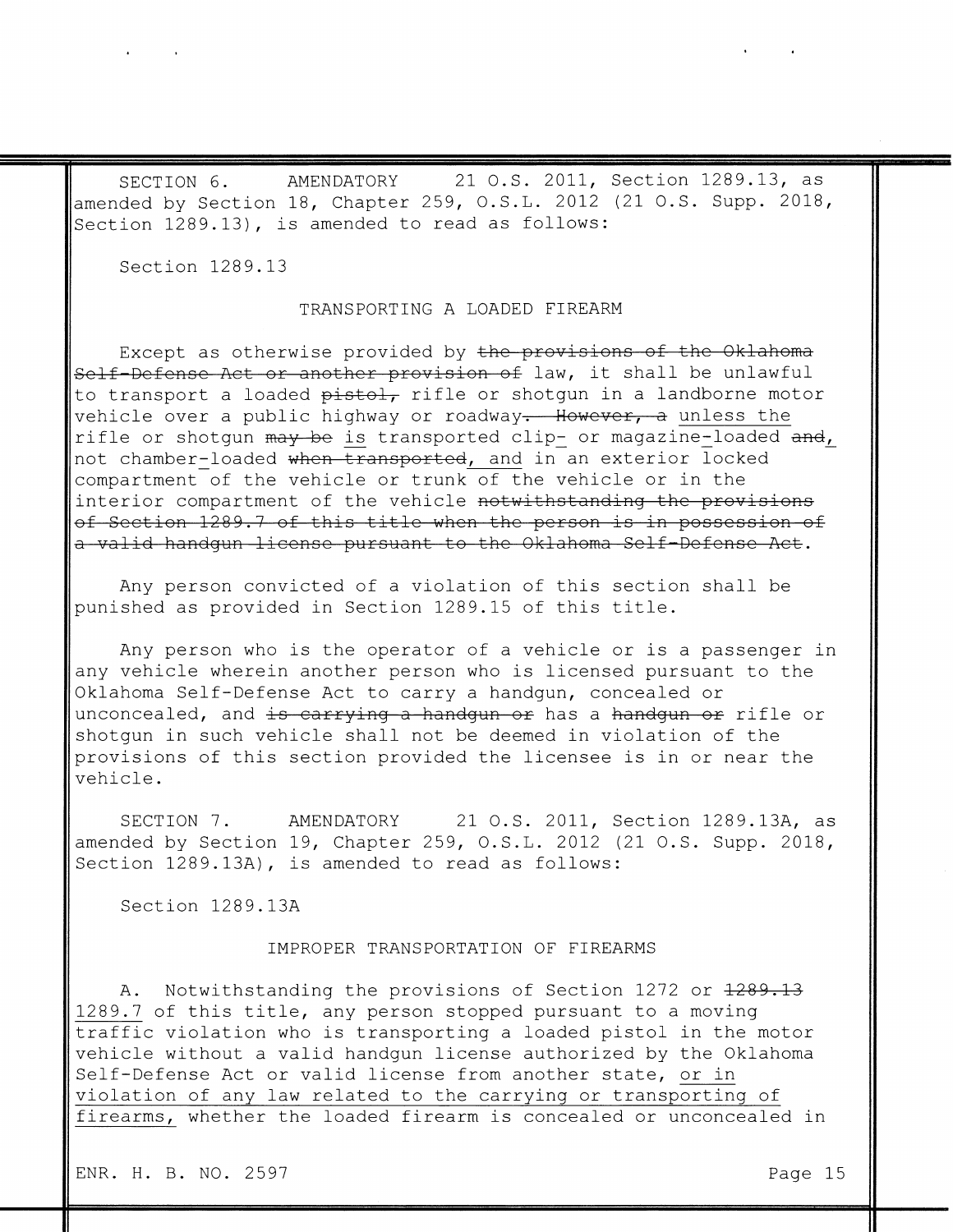the vehicle, shall may be issued a traffic citation in the amount of Seventy Dollars (\$70.00), plus court costs for transporting a firearm improperly. In addition to the traffic citation provided in this section, the person may also be arrested for any other violation of law.

B. When the arresting officer determines that a valid handgun license exists, pursuant to the Oklahoma Self-Defense Act or any provision of law from another state, for any person in the stopped vehicle, any firearms permitted to be Any firearm lawfully carried or transported as permitted pursuant to that license state law shall not be confiscated, unless:

The person is arrested for violating another provision of  $\mathbf 1$ . law other than a violation of subsection A of this section; provided, however, if the person is never charged with an offense pursuant to this paragraph or if the charges are dismissed or the person is acquitted, the weapon shall be returned to the person; or

- 2. The officer has probable cause to believe the weapon is:
	- contraband, or  $a.$
	- a firearm used in the commission of a crime other than  $b.$ a violation of subsection A of this section.

C. Nothing in this section shall be construed to require confiscation of any firearm.

SECTION 8. AMENDATORY 21 O.S. 2011, Section 1289.24, as last amended by Section 1, Chapter 241, O.S.L. 2015 (21 O.S. Supp. 2018, Section 1289.24), is amended to read as follows:

Section 1289.24

 $\mathbf{A}^{\text{max}}$  and  $\mathbf{A}^{\text{max}}$  and  $\mathbf{A}^{\text{max}}$ 

#### FIREARM REGULATION - STATE PREEMPTION

A. 1. The State Legislature hereby occupies and preempts the entire field of legislation in this state touching in any way firearms, knives, components, ammunition, and supplies to the complete exclusion of any order, ordinance, or regulation by any municipality or other political subdivision of this state. Any existing or future orders, ordinances, or regulations in this field, except as provided for in paragraph 2 of this subsection and subsection C of this section, are null and void.

ENR. H. B. NO. 2597

Page 16

 $\mathbf{r} = \mathbf{r} \cdot \mathbf{r}$  and  $\mathbf{r} = \mathbf{r} \cdot \mathbf{r}$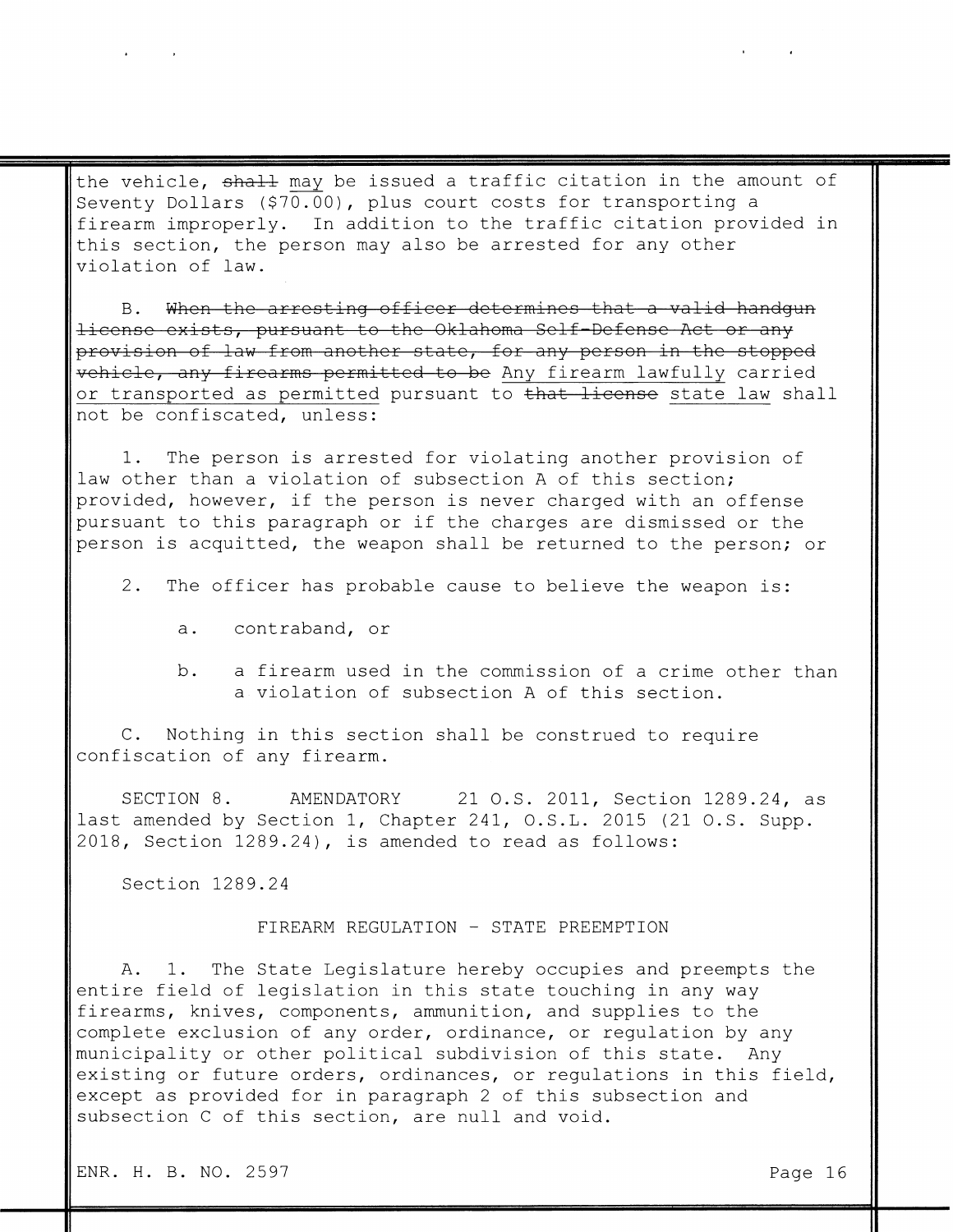A municipality may adopt any ordinance:  $2.$ 

 $\mathbf{A}$  and  $\mathbf{A}$  are  $\mathbf{A}$  . In the  $\mathbf{A}$ 

- relating to the discharge of firearms within the  $a.$ jurisdiction of the municipality, and
- allowing the municipality to issue a traffic citation b. for transporting a firearm improperly as provided for in Section 1289.13A of this title, provided, however, that penalties contained for violation of any ordinance enacted pursuant to the provisions of this subparagraph shall not exceed the penalties established in the Oklahoma Self-Defense Act.

3. As provided in the preemption provisions of this section, the otherwise lawful open carrying or possession of a handgun firearm under the provisions of the Oklahoma Self-Defense Act Chapter 53 of this title shall not be punishable by any municipality or other political subdivision of this state as disorderly conduct, disturbing the peace or similar offense against public order.

4. A public or private school may create a policy regulating the possession of knives on school property or in any school bus or vehicle used by the school for purposes of transportation.

No municipality or other political subdivision of this state  $\mathbf{B}$ . shall adopt any order, ordinance, or regulation concerning in any way the sale, purchase, purchase delay, transfer, ownership, use, keeping, possession, carrying, bearing, transportation, licensing, permit, registration, taxation other than sales and compensating use taxes, or other controls on firearms, knives, components, ammunition, and supplies.

C. Except as hereinafter provided, this section shall not prohibit any order, ordinance, or regulation by any municipality concerning the confiscation of property used in violation of the ordinances of the municipality as provided for in Section 28-121 of Title 11 of the Oklahoma Statutes. Provided, however, no municipal ordinance relating to transporting a firearm or knife improperly may include a provision for confiscation of property.

When a person's rights pursuant to the protection of the  $D_{\bullet}$ preemption provisions of this section have been violated, the person shall have the right to bring a civil action against the persons,

 $\mathbf{A}$  and  $\mathbf{A}$  are all  $\mathbf{A}$  and  $\mathbf{A}$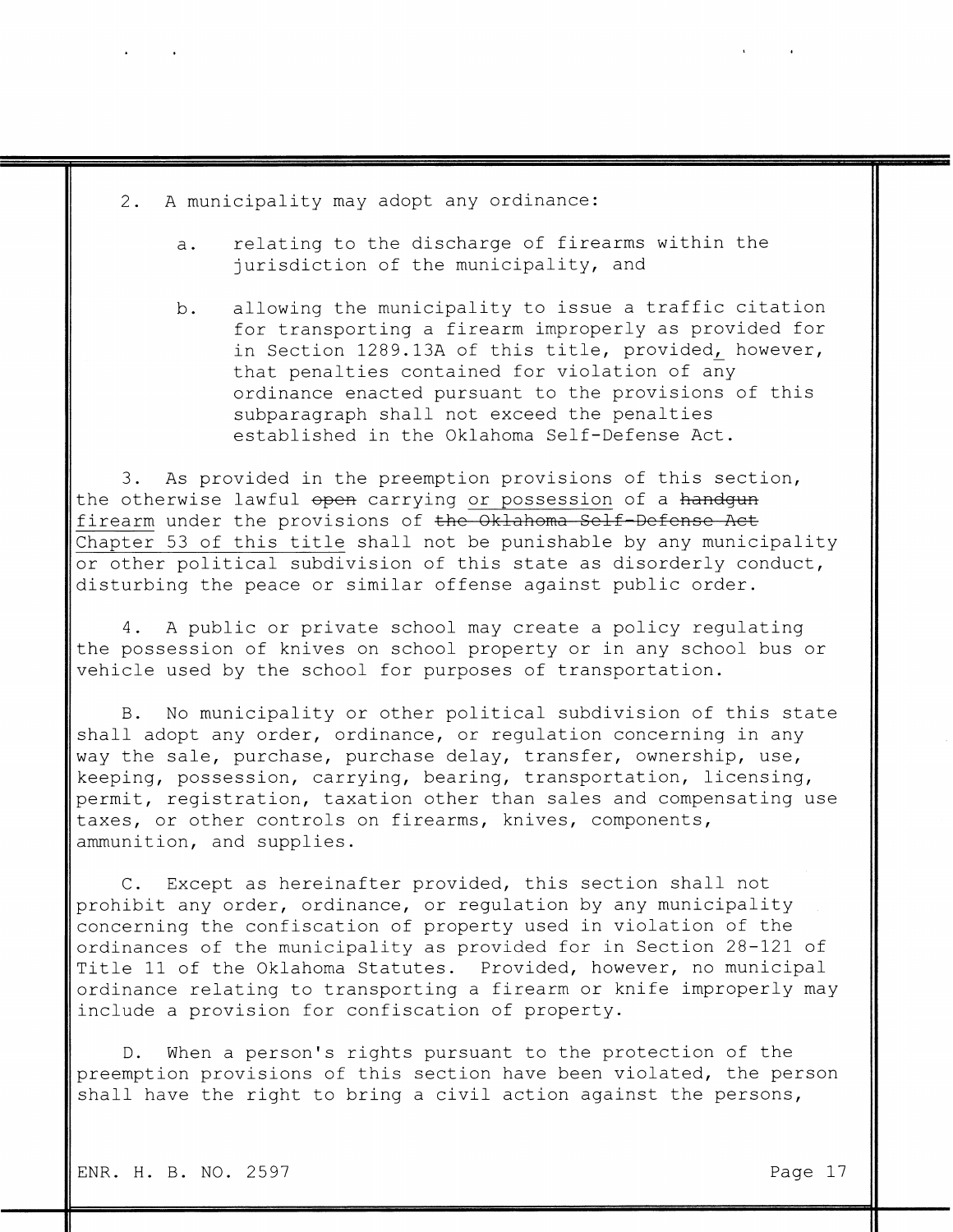municipality, and political subdivision jointly and severally for injunctive relief or monetary damages or both.

SECTION 9. AMENDATORY 21 O.S. 2011, Section 1290.1, is amended to read as follows:

Section 1290.1

 $\mathbf{A}^{(n)} = \mathbf{A}^{(n)} \mathbf{A}^{(n)} = \mathbf{A}^{(n)}$ 

#### SHORT TITLE

Sections  $\pm$  1290.1 through 25 1290.27 of this act title shall be known and may be cited as the "Oklahoma Self-Defense Act".

SECTION 10. AMENDATORY 21 O.S. 2011, Section 1290.7, as last amended by Section 3, Chapter 366, O.S.L. 2013 (21 O.S. Supp. 2018, Section 1290.7), is amended to read as follows:

Section 1290.7

#### CONSTRUING AUTHORITY OF LICENSE

The authority to carry a concealed or unconcealed handgun A. pursuant to a valid handgun license as authorized by the provisions of the Oklahoma Self-Defense Act shall not be construed to authorize any person to:

1. Carry or possess any weapon other than an authorized pistol as defined by the provisions of Section 1290.2 of this title;

2. Carry or possess any pistol in any manner or in any place otherwise prohibited by law;

3. Carry or possess any prohibited ammunition or any illegal, imitation or homemade pistol;

4. Carry or possess any pistol when the person is prohibited by state or federal law from carrying or possessing any firearm; or

5. Point, discharge or use the pistol in any manner not otherwise authorized by law.

B. The availability of a license to carry pursuant to the provisions of the Oklahoma Self-Defense Act shall not be construed to prohibit the lawful transport or carrying of a handgun or pistol in a vehicle or on or about the person whether concealed or

ENR. H. B. NO. 2597

Page 18

 $\mathbf{A}$  and  $\mathbf{A}$  are all  $\mathbf{A}$  and  $\mathbf{A}$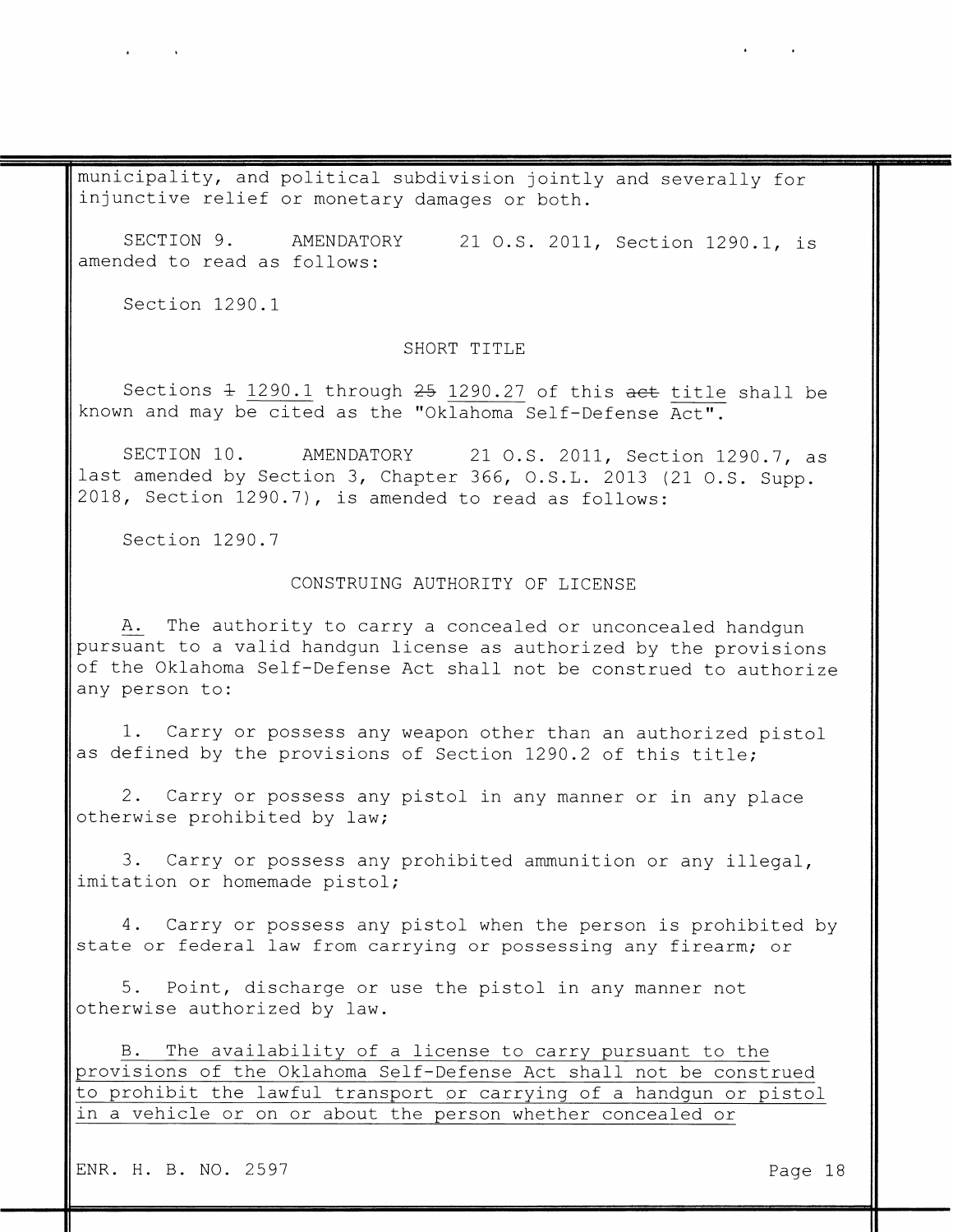unconcealed, loaded or unloaded, and without a valid handgun license as permitted by law.

SECTION 11. AMENDATORY 21 O.S. 2011, Section 1290.8, as last amended by Section 3, Chapter 68, O.S.L. 2018 (21 O.S. Supp. 2018, Section 1290.8), is amended to read as follows:

Section 1290.8

 $\label{eq:2.1} \begin{array}{cccccccccc} \mathbf{A} & \mathbf{A} & \mathbf{A} & \mathbf{A} & \mathbf{A} & \mathbf{A} & \mathbf{A} & \mathbf{A} & \mathbf{A} & \mathbf{A} & \mathbf{A} & \mathbf{A} & \mathbf{A} & \mathbf{A} & \mathbf{A} & \mathbf{A} & \mathbf{A} & \mathbf{A} & \mathbf{A} & \mathbf{A} & \mathbf{A} & \mathbf{A} & \mathbf{A} & \mathbf{A} & \mathbf{A} & \mathbf{A} & \mathbf{A} & \mathbf{A} & \mathbf{A}$ 

## POSSESSION OF LICENSE REQUIRED

# NOTIFICATION TO POLICE OF GUN

Except as otherwise prohibited by law, an eligible person A. shall have authority to carry a concealed or unconcealed handgun in this state when:

1. The person has been issued a handgun license from the Oklahoma State Bureau of Investigation pursuant to the provisions of the Oklahoma Self-Defense Act, provided the person is in compliance with the provisions of the Oklahoma Self-Defense Act, and the license has not expired or been subsequently suspended or revoked;  $O<sub>T</sub>$ 

 $2$ . The person is twenty-one (21) years of age or older, and is either:

- active military, or  $a.$
- a member of the Reserve or National Guard to include b. Drill Status Guard and Reserve, Active Guard Reserves or Military Technicians,

and presents a valid military identification card that shall be considered a valid handgun license issued pursuant to the Oklahoma Self-Defense Act.

A person in possession of a valid handqun license or who  $\mathbf{B}$ . meets the criteria and presents a valid military identification card as provided for in this section and in compliance with the provisions of the Oklahoma Self-Defense Act shall be authorized to carry such concealed or unconcealed handgun while scouting as it relates to hunting or fishing or while hunting or fishing.

ENR. H. B. NO. 2597

 $\mathbf{A}$  , and  $\mathbf{A}$  , and  $\mathbf{A}$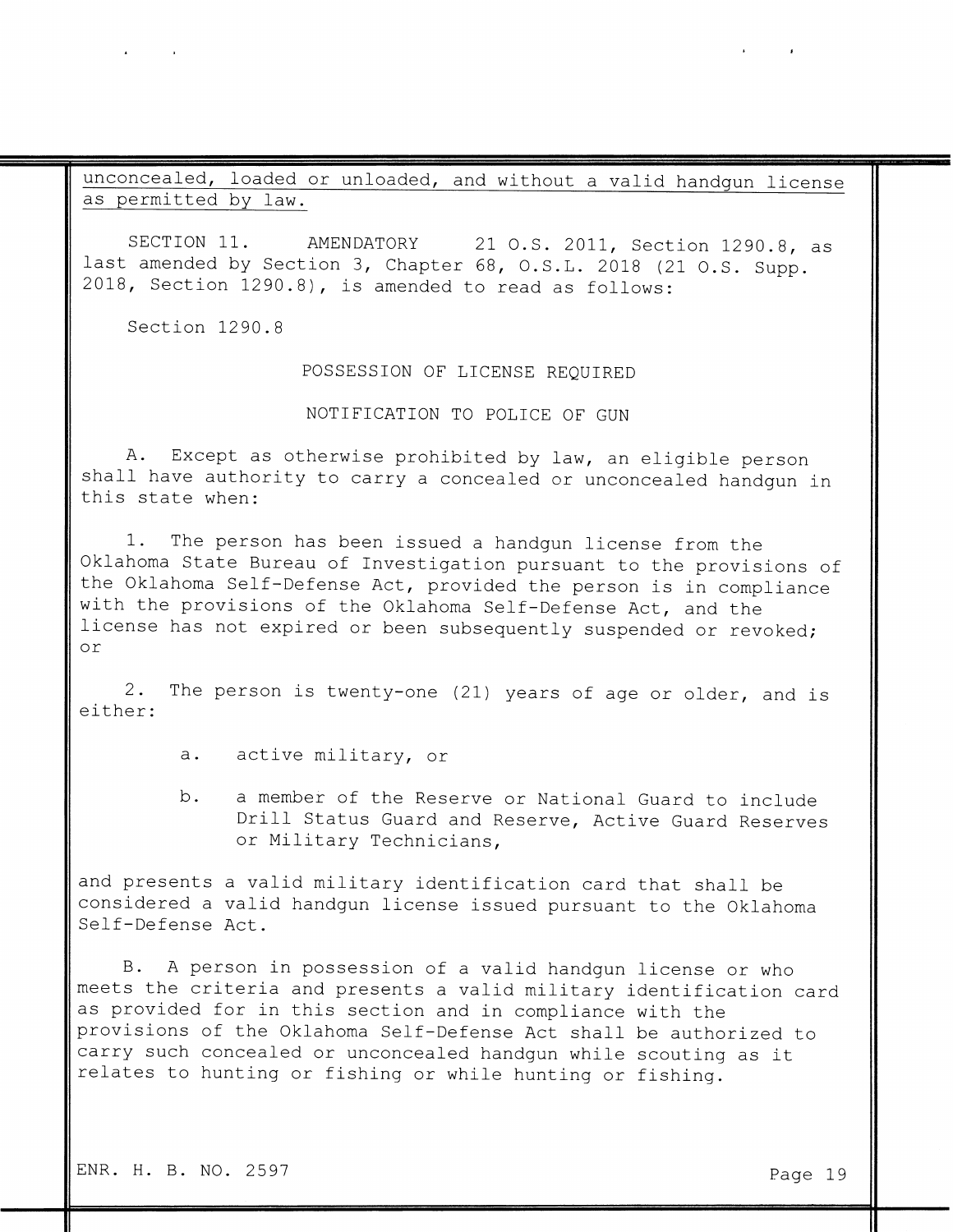The person shall be required to have possession of his or  $C$ . her valid handqun license or valid military identification card as provided for qualified persons in this section and a valid Oklahoma driver license or an Oklahoma State photo identification at all times when in possession of an authorized pistol. The person shall display the handgun license or a valid military identification card as provided for qualified persons in this section on demand of a law enforcement officer; provided, however, that in the absence of reasonable and articulable suspicion of other criminal activity, an individual carrying an unconcealed or concealed handgun shall not be disarmed or physically restrained unless the individual fails to display a valid handgun license or a valid military identification card as provided for qualified persons in this section in response to that demand. Any violation of the provisions of this subsection may be punishable as a criminal offense as authorized by Section 1272 of this title or pursuant to any other applicable provision of Any second or subsequent violation of the provisions of this  $law.$ subsection shall be grounds for the Bureau to suspend the handgun license for a period of six (6) months, in addition to any other penalty imposed.

Upon the arrest of any person for a violation of the provisions of this subsection, the person may show proof to the court that a valid handgun license and the other required identification has been issued to such person and the person may state any reason why the handqun license, a valid military identification card as provided for qualified persons in this section or the other required identification was not carried by the person as required by the Oklahoma Self-Defense Act. The court shall dismiss an alleged violation of Section 1272 of this title upon payment of court costs, if proof of a valid handgun license and other required identification is shown to the court within ten (10) days of the arrest of the person. The court shall report a dismissal of a charge to the Bureau for consideration of administrative proceedings against the licensee.

It shall be unlawful for any person to fail or refuse to  $D_{\bullet}$ identify the fact that the person is in actual possession of a concealed or unconcealed handgun firearm pursuant to the authority of the Oklahoma Self-Defense Act when the person comes into contact with any law enforcement officer of this state or its political subdivisions or a federal law enforcement officer during the course of any arrest, detainment, or routine traffic stop. Said identification to the law enforcement officer shall be made at required upon the first opportunity demand of the law enforcement

ENR. H. B. NO. 2597

 $\mathcal{L}^{\text{max}}_{\text{max}}$  and  $\mathcal{L}^{\text{max}}_{\text{max}}$ 

 $\Delta$ 

Page 20

 $\mathbf{r}$ 

 $\leftarrow$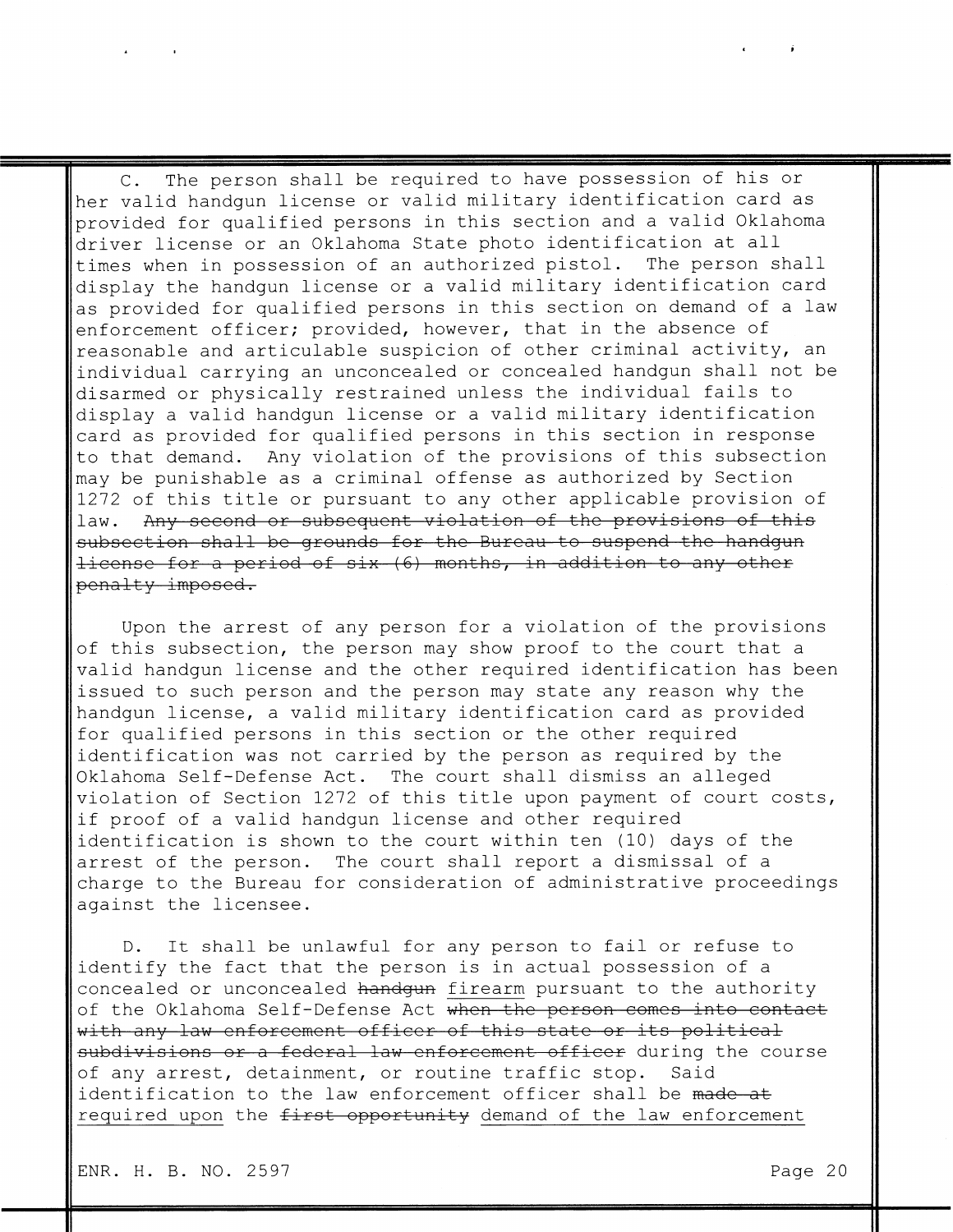No person shall be required to identify himself or herself officer. as a handgun licensee or as lawfully in possession of any other firearm if the law enforcement officer does not demand the No person shall be required to identify himself or information. herself as a handgun licensee when no handgun is in the possession of the person or in any vehicle in which the person is driving or is a passenger. Any violation violator of the provisions of this subsection shall, upon conviction, may be a misdemeanor punishable by a fine issued a citation for an amount not exceeding One Hundred Dollars (\$100.00).

Any law enforcement officer coming in contact with a person  $E$ . whose handgun license is suspended, revoked, or expired, or who is in possession of a handgun license which has not been lawfully issued to that person, shall confiscate the license and return it to the Oklahoma State Bureau of Investigation for appropriate administrative proceedings against the licensee when the license is no longer needed as evidence in any criminal proceeding.

Nothing in this section shall be construed to authorize a  $F$ . law enforcement officer to inspect any weapon properly concealed or unconcealed without probable cause that a crime has been committed.

SECTION 12. 21 O.S. 2011, Section 1290.22, as AMENDATORY last amended by Section 1, Chapter 358, O.S.L. 2017 (21 O.S. Supp.

2018, Section 1290.22), is amended to read as follows:

Section 1290.22

#### BUSINESS OWNER'S RIGHTS

Except as provided in subsections B, C and D of this  $A_{\bullet}$ section, nothing contained in any provision of the Oklahoma Self-Defense Act shall be construed to limit, restrict or prohibit in any manner the existing rights of any person, property owner, tenant, employer, place of worship or business entity to control the possession of weapons on any property owned or controlled by the person or business entity.

No person, property owner, tenant, employer, holder of an  $B_{\bullet}$ event permit, place of worship or business entity shall be permitted to establish any policy or rule that has the effect of prohibiting any person, except a convicted felon, from transporting and storing firearms in a locked vehicle on any property set aside for any vehicle.

Page 21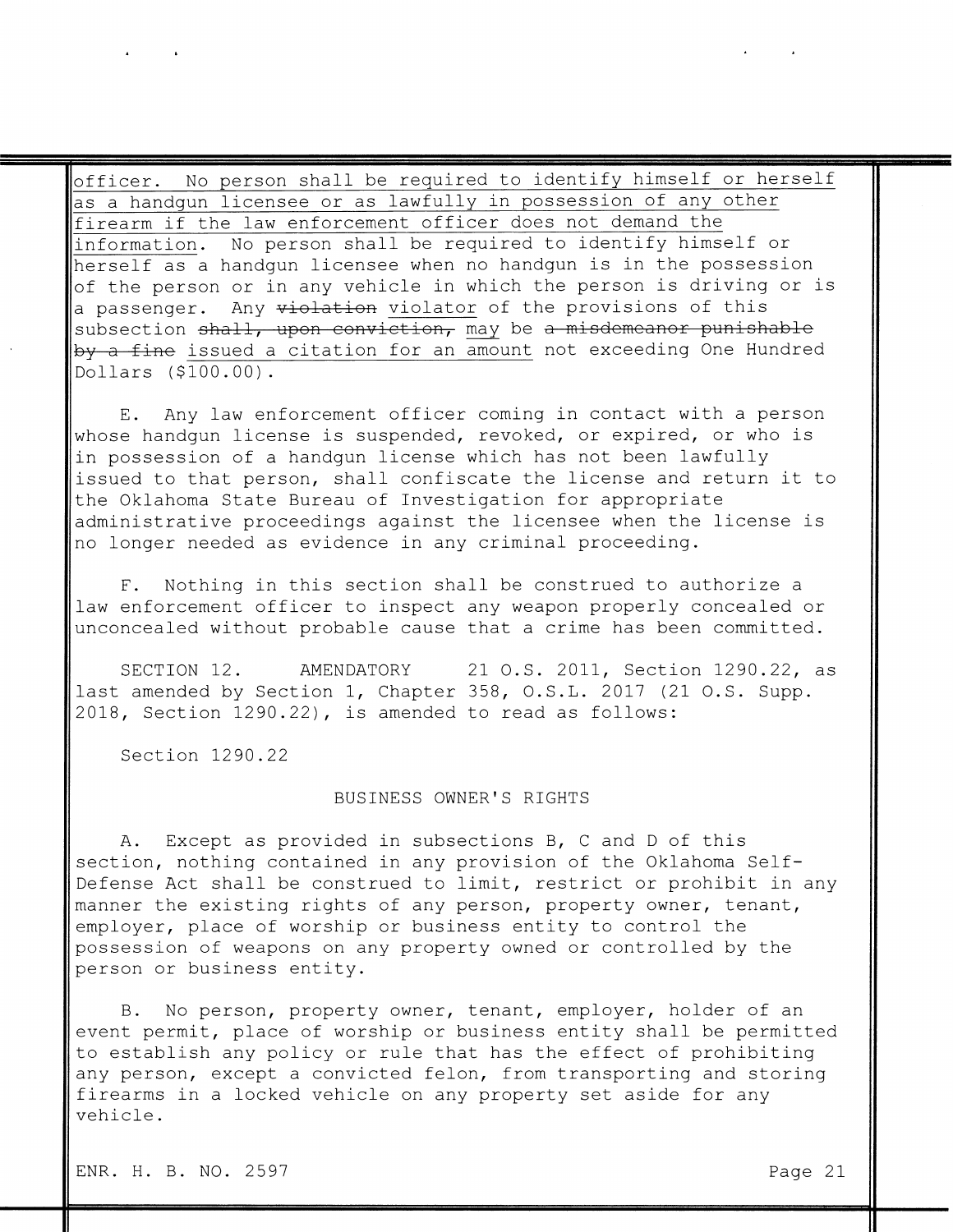C. A property owner, tenant, employer, place of worship or business entity may prohibit any person from carrying a concealed or unconcealed firearm on the property. If the building or property is open to the public, the property owner, tenant, employer, place of worship or business entity shall post signs on or about the property stating such prohibition.

No person, property owner, tenant, employer, holder of an  $D_{\bullet}$ event permit, place of worship or business entity shall be permitted to establish any policy or rule that has the effect of prohibiting any person from carrying a concealed or unconcealed firearm on property within the specific exclusion provided for in paragraph 4 of subsection B of Section 1277 of this title; provided that carrying a concealed or unconcealed firearm may be prohibited in the following places:

The portion of a public property structure or building 1. during an event authorized by the city, town, county, state or federal governmental authority owning or controlling such building or structure;

Any public property sports field, including any adjacent 2. seating or adjacent area set aside for viewing a sporting event, where an elementary or secondary school, collegiate, or professional sporting event or an International Olympic Committee or organization or any committee subordinate to the International Olympic Committee event is being held;

3. The fairgrounds during the Oklahoma State Fair or the Tulsa State Fair; and

4. The portion of a public property structure or building that is leased or under contract to a business or not-for-profit entity or group for offices.

The otherwise lawful carrying of a concealed or unconcealed  $E_{\bullet}$ firearm by a person who has been issued a handgun license on property that has signs prohibiting the carrying of firearms shall not be deemed a criminal act but may subject the person to being denied entrance onto the property or removed from the property. If the person refuses:

ENR. H. B. NO. 2597

 $\left| \right|$ 

Page 22

 $\mathbf{A}$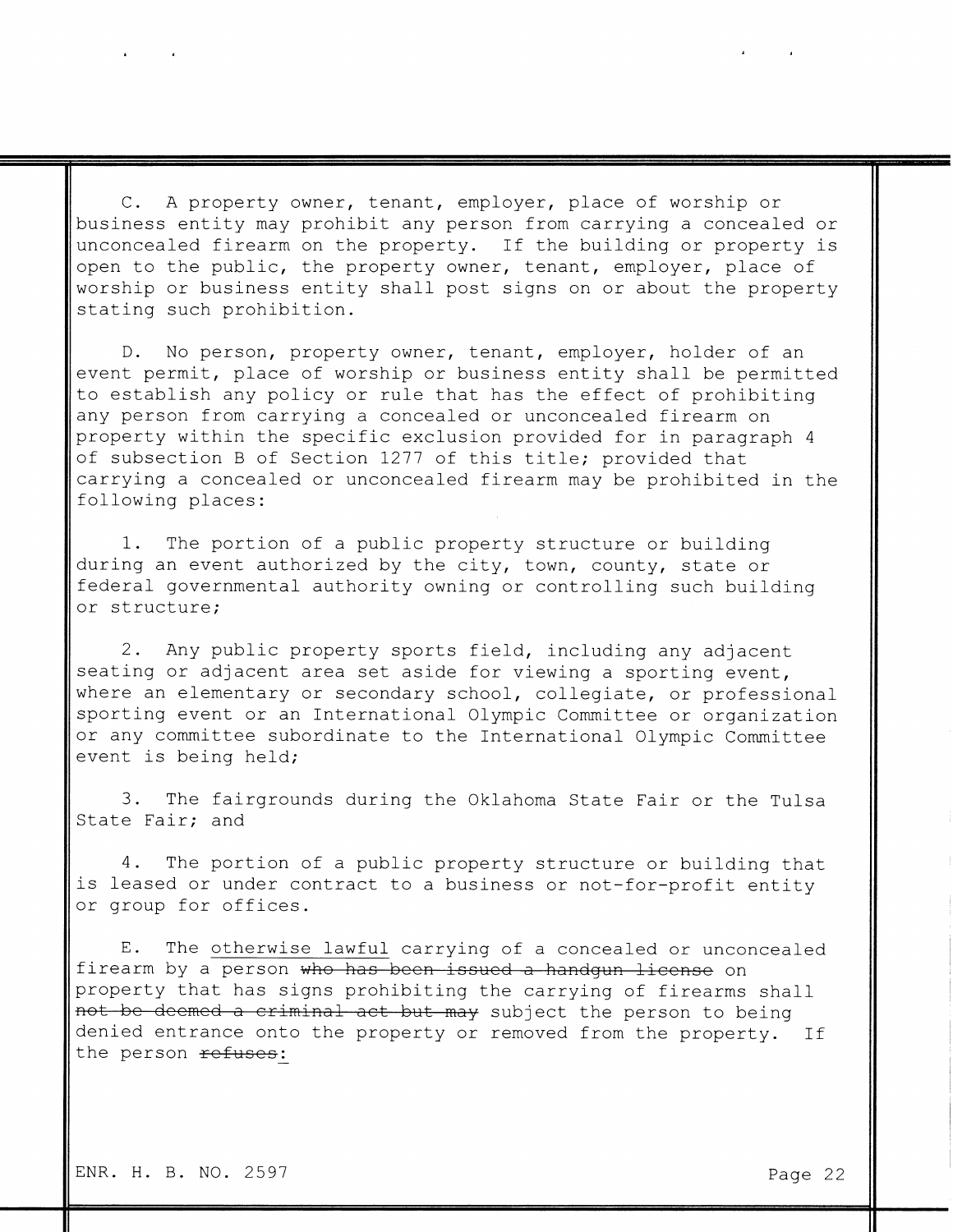Has been informed by the property owner, business entity or  $\perp$ . manager of the business that the person is in violation of a policy that prohibits firearms on the property; and

Refuses to leave the property and a peace officer is 2. summoned,

the person may be issued a citation for an amount not to exceed Two Hundred Fifty Dollars (\$250.00) be punished as provided in Section 1276 of this title.

A person, property owner, tenant, employer, holder of an  $F_{\bullet}$ event permit, place of worship or business entity that does or does not prohibit any individual, except a convicted felon, from carrying a loaded or unloaded, concealed or unconcealed weapon on property that the person, property owner, tenant, employer, holder of an event permit, place of worship or business entity owns, or has legal control of, is immune from any liability arising from that decision. Except for acts of gross negligence or willful or wanton misconduct, an employer who does or does not prohibit their his or her employees from carrying a concealed or unconcealed weapon is immune from any liability arising from that decision. A person, property owner, tenant, employer, holder of an event permit, place of worship or business entity that does not prohibit persons from carrying a concealed or unconcealed weapon pursuant to subsection D of this section shall be immune from any liability arising from the carrying of a concealed or unconcealed weapon, while in the scope of employment, on the property or in or about a business entity vehicle. The provisions of this subsection shall not apply to claims pursuant to the Administrative Workers' Compensation Act.

G. It shall not be considered part of an employee's job description or within the employee's scope of employment if an employee is allowed to carry or discharge a weapon pursuant to this section.

Nothing in subsections F and G of this section shall prevent H. an employer, employee or person who has suffered loss resulting from the discharge of a weapon to seek redress or damages of the person who discharged the weapon or used the weapon outside the provisions of the Oklahoma Self-Defense Act.

SECTION 13. 21 O.S. 2011, Section 1290.24, as AMENDATORY last amended by Section 3, Chapter 18, O.S.L. 2016 (21 O.S. Supp. 2018, Section 1290.24), is amended to read as follows:

ENR. H. B. NO. 2597

 $\blacksquare$ 

Page 23

 $\mathbf{A}$  and  $\mathbf{A}$  and  $\mathbf{A}$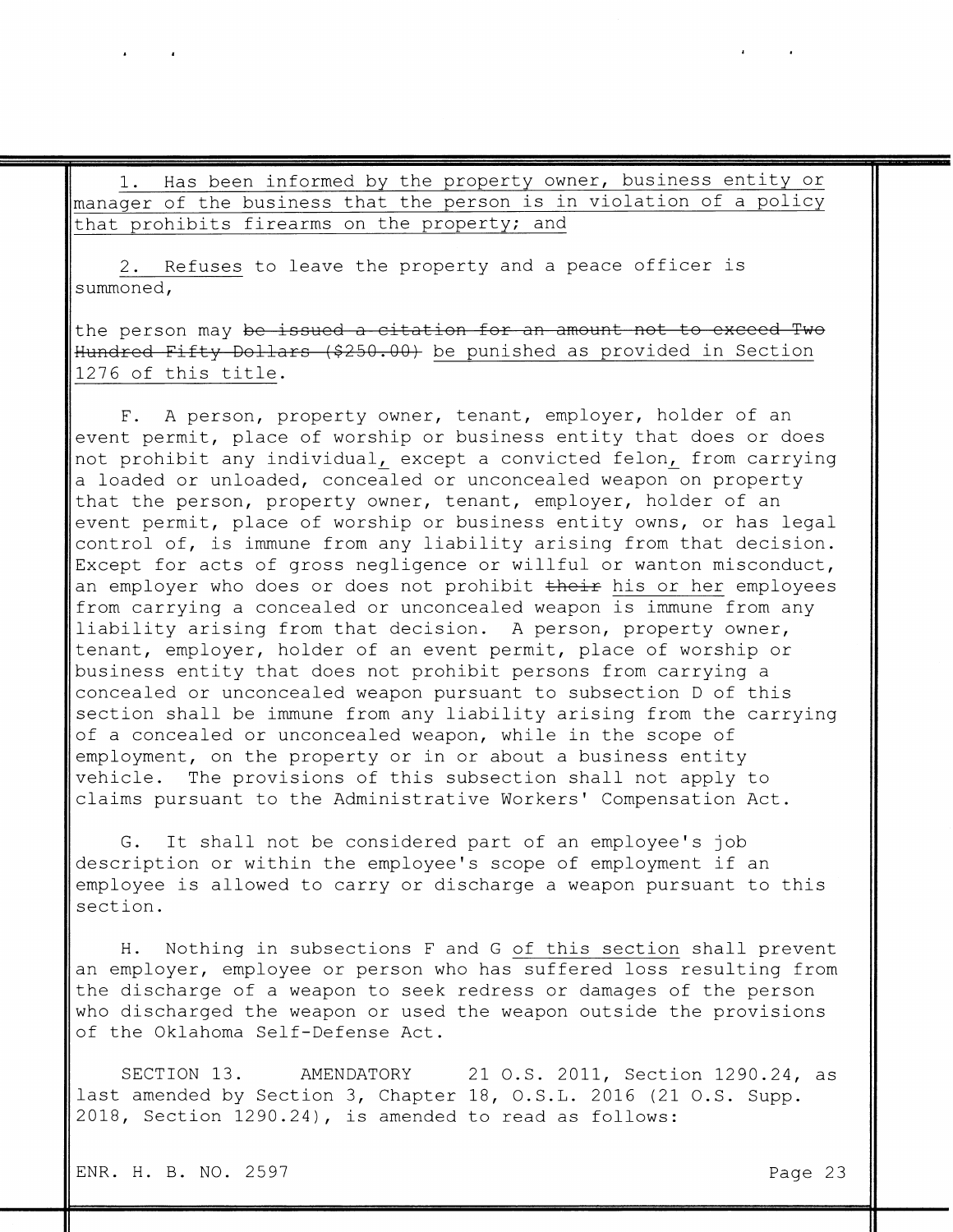Section 1290.24

#### IMMUNITY

The state or any political subdivision of the state, as  $A_{\bullet}$ defined in Section 152 of Title 51 of the Oklahoma Statutes, and its officers, agents and employees shall be immune from liability resulting or arising from:

1. Failure to prevent the licensing of an individual for whom the receipt of the license is unlawful pursuant to the provisions of the Oklahoma Self-Defense Act or any other provision of law of this state;

Any action or misconduct with a pistol firearm committed by a  $2$ . person to whom a license to carry a concealed or unconcealed handgun has been issued pursuant to the provisions of the Oklahoma Self-Defense Act or by any person who obtains a pistol from a licensee firearm;

Any injury to any person during a handgun training course 3. conducted by a firearms instructor certified by the Council on Law Enforcement Education and Training to conduct training under the Oklahoma Self-Defense Act, or injury from any misfire or malfunction of any handgun on a training course firing range supervised by a certified firearms instructor under the provisions of the Oklahoma Self-Defense Act, or any injury resulting from carrying a concealed or unconcealed handgun pursuant to a handgun license; and

Any action or finding pursuant to a hearing conducted in 4. accordance with the Administrative Procedures Act as required in the Oklahoma Self-Defense Act.

Firearms instructors certified by the Council on Law  $B$ . Enforcement Education and Training to conduct training for the Oklahoma Self-Defense Act shall be immune from liability to third persons resulting or arising from any claim based on an act or omission of a trainee.

C. The provisions of this subsection shall not apply to claims pursuant to the Administrative Workers' Compensation Act.

SECTION 14. This act shall become effective November 1, 2019.

Page 24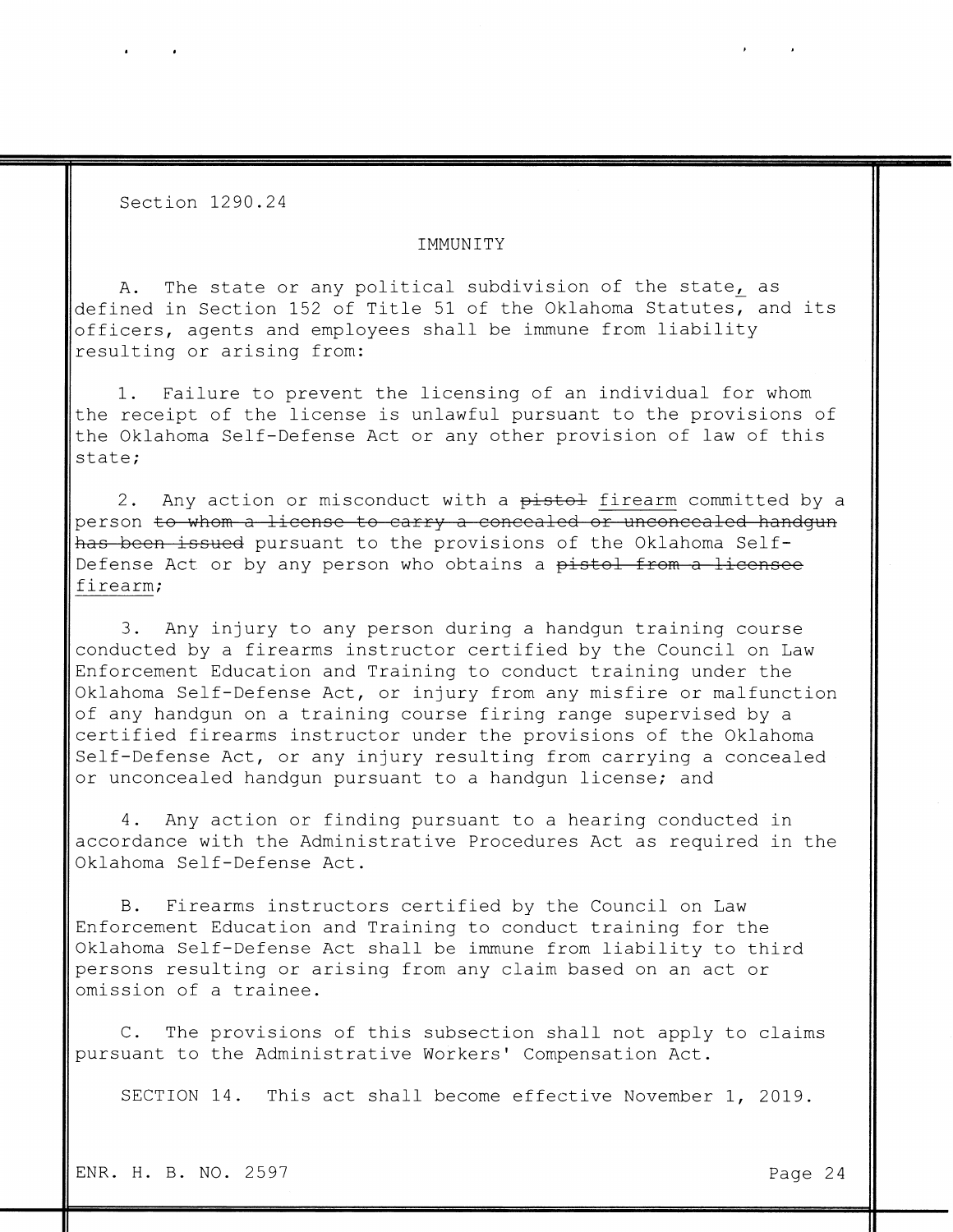Passed the House of Representatives the 13th day of February, 2019. Presiding Officer of the House of Representatives Passed the Senate the 27th day of February, 2019. Presiding Officer of the Senate OFFICE OF THE GOVERNOR  $274$ Received by the Office of the Governor this day of February 10 19, at 4:07 o'clock p  $M$ . Purre Approved by the Governor of the State of Oklahoma this  $27\frac{44}{10}$ Jeay of February  $\frac{19}{100}$ , at  $\frac{113}{100}$  o'clock  $\frac{100}{100}$ . M. Governor of the State of Oklahoma OFFICE OF THE SECRETARY OF STATE Received by the Office of the Secretary of State this  $\overline{C}$ day of February, 2019, at 4:36 o'clock P.M.  $\mathcal{P}$  $By:$ Page 25 ENR. H. B. NO. 2597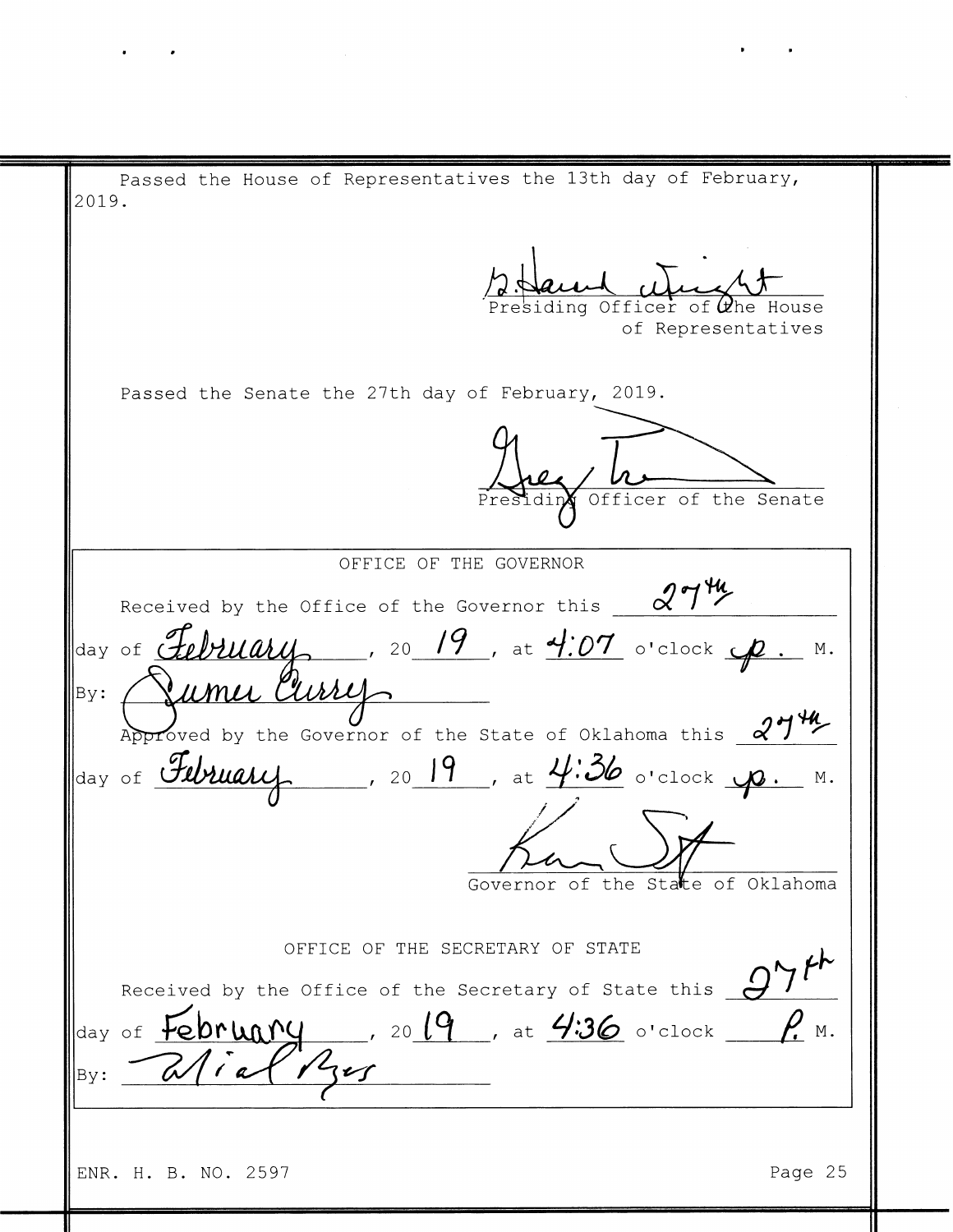#### **SIGNATURES**

**The gist of the proposition is as follows:** This measure refers Enrolled House Bill 2597 ("2597") to a vote of the people. 2597 legalizes the concealed or unconcealed carrying of loaded or unloaded firearms by any person twenty-one (21) years of age or older, or eighteen (18) years of age or older if the person is a current military member or veteran, without any additional licensing requirements, if the person is not otherwise disqualified from firearm possession by state or federal law, and into any location where carrying firearms is not specifically prohibited. 2597 also legalizes possession of firearms and other weapons in defined areas of colleges, universities, and technology centers; criminalizes possession of firearms by aliens illegally in the United States; requires law enforcement to ask whether a person possesses a firearm during an arrest, detention, or traffic stop, rather than requiring the person to disclose the firearm; and makes failure to disclose a firearm to law enforcement a citation offense with a maximum fine of one hundred dollars (\$100.00).

**WARNING**

**IT IS A FELONY FOR ANYONE TO SIGN AN INITIATIVE OR REFERENDUM PETITION WITH ANY NAME OTHER THAN HIS OWN, OR KNOWINGLY TO SIGN HIS NAME MORE THAN ONCE FOR THE MEASURE, OR TO SIGN THE PETITION WHEN HE IS NOT A LEGAL VOTER.**

| 1.                                                    |                   |                |             |            |               |  |
|-------------------------------------------------------|-------------------|----------------|-------------|------------|---------------|--|
| <b>SIGNATURE OF LEGAL VOTER</b>                       | PRINT NAME        | <b>ADDRESS</b> | <b>CITY</b> | <b>ZIP</b> | <b>COUNTY</b> |  |
| 2.<br><b>SIGNATURE OF LEGAL VOTER</b>                 | <b>PRINT NAME</b> | <b>ADDRESS</b> | <b>CITY</b> | <b>ZIP</b> | <b>COUNTY</b> |  |
| 3.<br><b>SIGNATURE OF LEGAL VOTER</b>                 | PRINT NAME        | <b>ADDRESS</b> | <b>CITY</b> | <b>ZIP</b> | <b>COUNTY</b> |  |
| 4.<br><b>SIGNATURE OF LEGAL VOTER</b>                 | PRINT NAME        | <b>ADDRESS</b> | <b>CITY</b> | <b>ZIP</b> | <b>COUNTY</b> |  |
| 5.<br><b>SIGNATURE OF LEGAL VOTER</b>                 | PRINT NAME        | <b>ADDRESS</b> | <b>CITY</b> | <b>ZIP</b> | <b>COUNTY</b> |  |
| 6.<br><b>SIGNATURE OF LEGAL VOTER</b>                 | PRINT NAME        | <b>ADDRESS</b> | <b>CITY</b> | <b>ZIP</b> | <b>COUNTY</b> |  |
| 7.<br><b>SIGNATURE OF LEGAL VOTER</b>                 | PRINT NAME        | <b>ADDRESS</b> | <b>CITY</b> | <b>ZIP</b> | <b>COUNTY</b> |  |
| 8.<br><b>SIGNATURE OF LEGAL VOTER</b>                 | <b>PRINT NAME</b> | <b>ADDRESS</b> | <b>CITY</b> | ZIP        | <b>COUNTY</b> |  |
| 9.<br><b>SIGNATURE OF LEGAL VOTER</b>                 | PRINT NAME        | <b>ADDRESS</b> | <b>CITY</b> | <b>ZIP</b> | <b>COUNTY</b> |  |
| <b>SIGNATURE OF LEGAL VOTER</b>                       | PRINT NAME        | <b>ADDRESS</b> | <b>CITY</b> | <b>ZIP</b> | <b>COUNTY</b> |  |
| <b>SIGNATURE OF LEGAL VOTER</b>                       | PRINT NAME        | <b>ADDRESS</b> | <b>CITY</b> | <b>ZIP</b> | <b>COUNTY</b> |  |
| <b>SIGNATURE OF LEGAL VOTER</b>                       | PRINT NAME        | <b>ADDRESS</b> | <b>CITY</b> | <b>ZIP</b> | <b>COUNTY</b> |  |
| <b>SIGNATURE OF LEGAL VOTER</b>                       | PRINT NAME        | <b>ADDRESS</b> | <b>CITY</b> | <b>ZIP</b> | <b>COUNTY</b> |  |
| 14. $\blacksquare$<br><b>SIGNATURE OF LEGAL VOTER</b> | PRINT NAME        | <b>ADDRESS</b> | <b>CITY</b> | <b>ZIP</b> | <b>COUNTY</b> |  |
| <b>SIGNATURE OF LEGAL VOTER</b>                       | <b>PRINT NAME</b> | <b>ADDRESS</b> | <b>CITY</b> | <b>ZIP</b> | <b>COUNTY</b> |  |
| 16.<br><b>SIGNATURE OF LEGAL VOTER</b>                | <b>PRINT NAME</b> | <b>ADDRESS</b> | <b>CITY</b> | <b>ZIP</b> | <b>COUNTY</b> |  |
| 17.<br><b>SIGNATURE OF LEGAL VOTER</b>                | <b>PRINT NAME</b> | <b>ADDRESS</b> | <b>CITY</b> | ZIP        | <b>COUNTY</b> |  |
| 18.<br><b>SIGNATURE OF LEGAL VOTER</b>                | PRINT NAME        | <b>ADDRESS</b> | <b>CITY</b> | <b>ZIP</b> | <b>COUNTY</b> |  |
| 19.                                                   |                   |                |             |            | <b>COUNTY</b> |  |
| <b>SIGNATURE OF LEGAL VOTER</b>                       | PRINT NAME        | <b>ADDRESS</b> | <b>CITY</b> | <b>ZIP</b> |               |  |